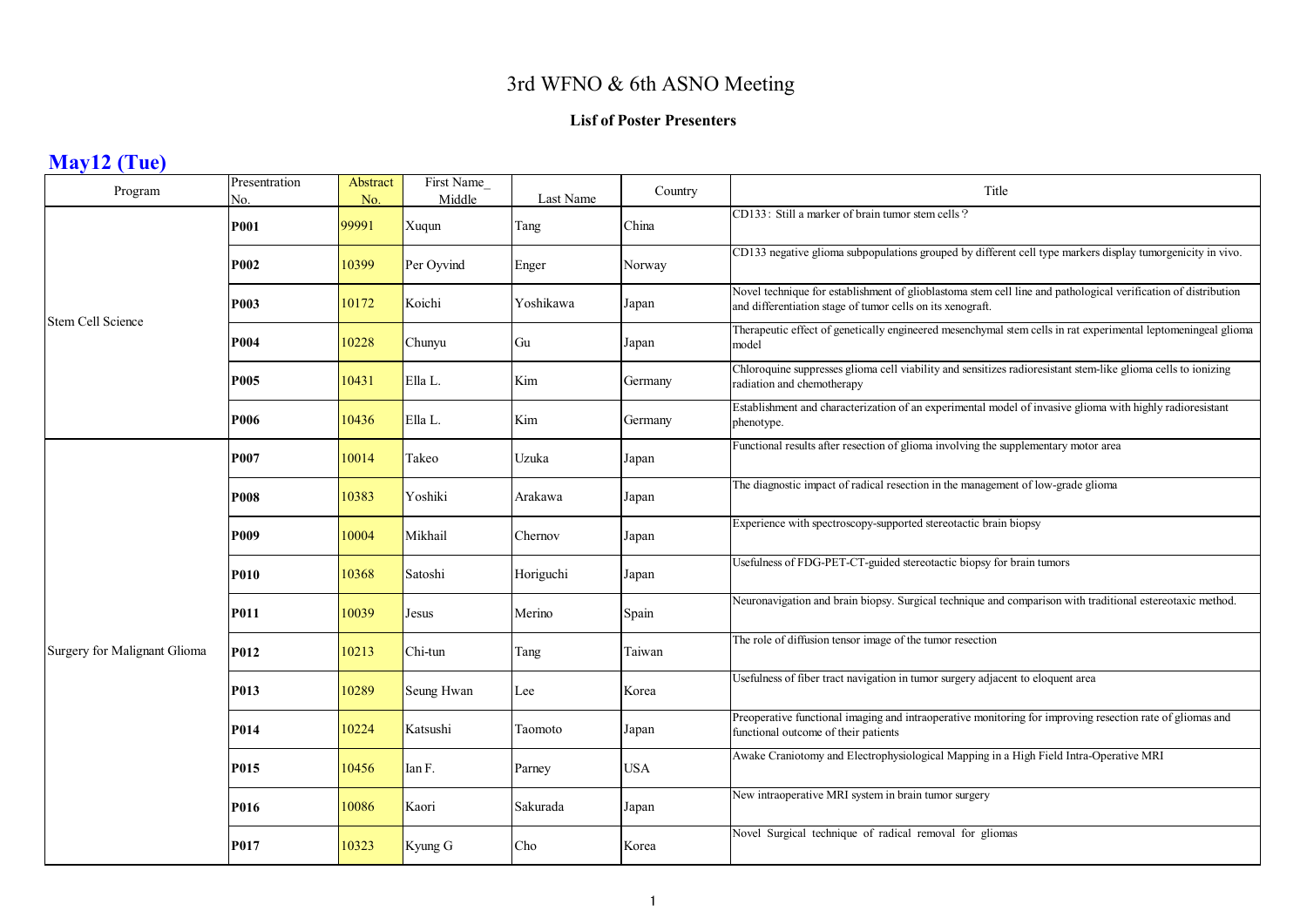| Program                      | Presentration<br>No. | Abstract<br>No. | First Name<br>Middle | Last Name | Country     | Title                                                                                                                                                           |
|------------------------------|----------------------|-----------------|----------------------|-----------|-------------|-----------------------------------------------------------------------------------------------------------------------------------------------------------------|
|                              | P018                 | 10480           | Cengiz               | Cokluk    | Turkey      | DISSECTION AND SEPARATION OF HIGH GRADE GLIAL TUMORS FROM BRAIN TISSUE BY<br>USING METHALIC DISSECTOR WITH THE CAPABILITY OF PRODUCING VIBRATION                |
|                              | P019                 | 10481           | Cengiz               | Cokluk    | Turkey      | THE OPERATION OF PIAL SYNANGIOSIS IN THE SURGICAL TREATMENT OF MALIGNANT<br><b>GLIAL TUMORS</b>                                                                 |
| Surgery for Malignant Glioma | P020                 | 10074           | Chun Kee             | Chung     | Korea       | The Clinical Results of Five Cases of Insular Tumor Resection                                                                                                   |
|                              | P021                 | 10225           | Toshihiko            | Iuchi     | Japan       | Keyhole surgery in the treatment of gliomas                                                                                                                     |
| Special Seminar: 5-ALA       | P022                 | 10201           | Satoshi              | Utsuki    | Japan       | Significance of porphyrins in blood and urine of brain tumor patients that underwent 5-ALA administration                                                       |
|                              | P023                 | 10283           | Shusuke              | Moriuchi  | Japan       | Electroloaded dendritic cells with whole tumor lysate elicit enhanced induction of tumor-specific IFN $\gamma$<br>producing cells in patients with glioblastoma |
| Immunology                   | P024                 | 10372           | Hidemitsu            | Sato      | Japan       | Cytotoxic T lymphocytes induction with HLA-A2402-restricted glioma specific peptides                                                                            |
|                              | P025                 | 10259           | Oscar                | Persson   | Sweden      | Characterization of a novel tumor-associated antigen for targeted toxin therapy in gliomas.                                                                     |
|                              | P026                 | 10169           | Shinji               | Amano     | Japan       | Tumoricidal bystander effect-mediated suicide gene therapy of glioma using genetically engineered bone<br>narrow-derived mesenchymal stem cells                 |
| Gene Therapy                 | P027                 | 10305           | Toshio               | Yawata    | Japan       | An efficient targeted gene therapy using brain tumor-specific promoter                                                                                          |
|                              | P028                 | 10452           | Thomas               | Czech     | Austria     | LONG-TERM OUTCOME OF 23 CONSECUTIVE CHILDREN WITH PRIMARY INTRADURAL SPINAL<br>TUMORS TREATED AT THE MEDICAL UNIVERSITY OF VIENNA (1997-2008)                   |
|                              | P029                 | 10397           | Naoki                | Kagawa    | Japan       | Effectiveness of multi-staged operations with combined chemotherapies for huge malignant infantile brain<br>umors in the first year of life                     |
|                              | P030                 | 10118           | Su G                 | Berrak    | Turkey      | WHICH THERAPY WORKS BETTER IN METASTATIC CHOROID PLEXUS CARCINOMAS?                                                                                             |
|                              | P031                 | 10017           | Vivek                | Subbiah   | USA         | 99 Tc Sestamibi scan differentiates tumor from other contrast enhancing tissue in choroid plexus tumors - Case<br>report and Review of Literature               |
| Pediatric Neuro-             | P032                 | 10170           | Yuji                 | Uematsu   | Japan       | Adjuvant chemoradiation for mixed germ cell tumors                                                                                                              |
| Oncology I                   | P033                 | 10069           | Robert A.            | Weaver    | <b>USA</b>  | OVER A 10-YEAR SURVIVAL AND COMPLETE RESPONSE OF A PATIENT WITH DIFFUSE<br>INTRINSIC BRAINSTEM GLIOMA (DBSG) TREATED WITH ANTINEOPLASTONS (ANP)                 |
|                              | P034                 | 10008           | Liunan               | Li        | USA         | Improved response of pontine glioma with simultaneous radiochemotherapy: results of a retrospective image<br>analysis                                           |
|                              | P035                 | 10474           | Oianxue              | Chen      | China       | Tactics For Diagnosis and Surgical Treatment of Brain Stem Tumors                                                                                               |
|                              | P036                 | 10489           | Jessie T.            | Colacion  | Philippines | Profile of Patients with Medulloblastoma at the Philippine General Hospital: a Six-Year Review                                                                  |
|                              | P037                 | 10266           | Naoyuki              | Ohe       | Japan       | Results of treatment for medulloblastoma in our institute                                                                                                       |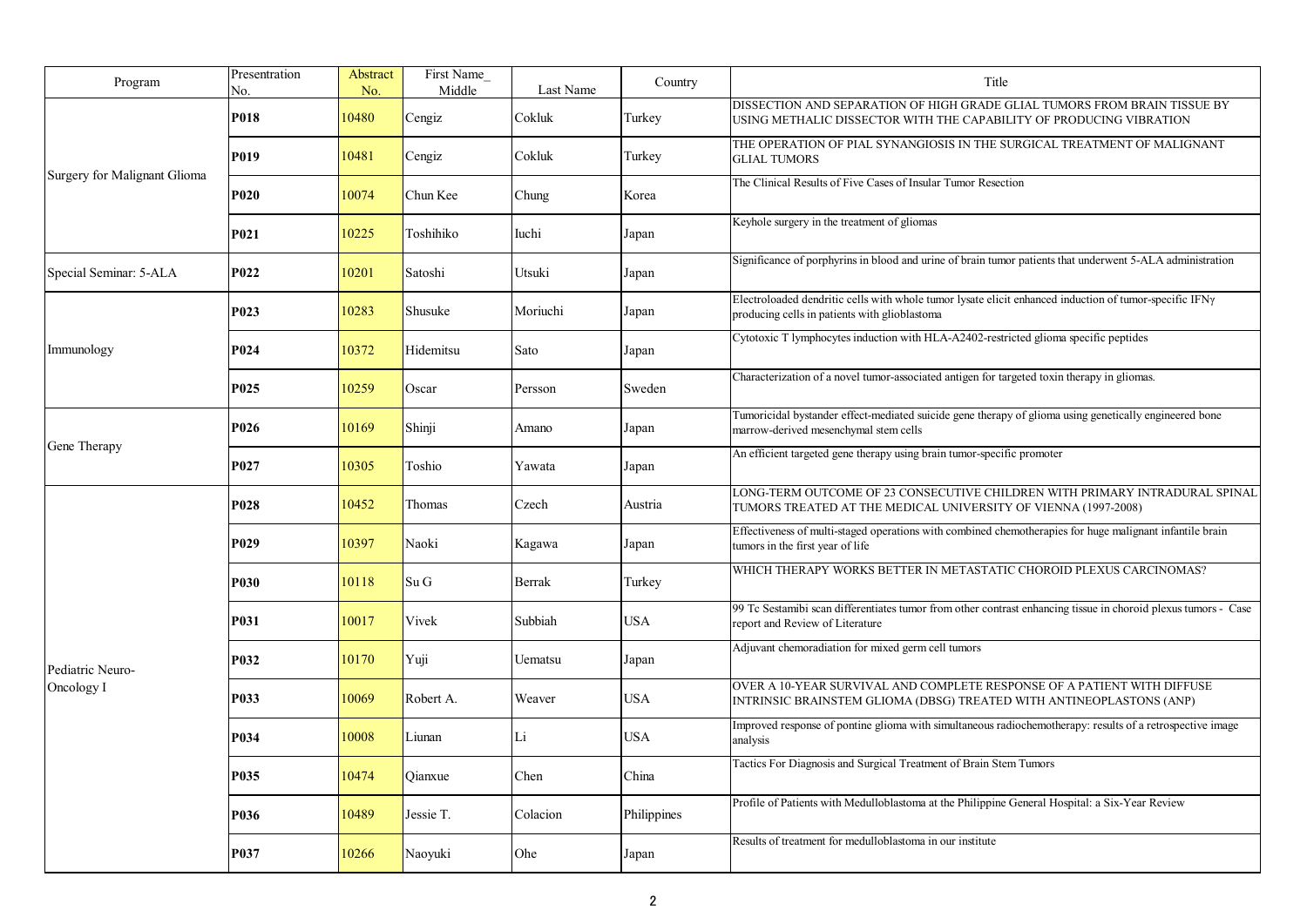| Program                        | Presentration | Abstract | First Name   |           | Country    | Title                                                                                                                                                                                              |
|--------------------------------|---------------|----------|--------------|-----------|------------|----------------------------------------------------------------------------------------------------------------------------------------------------------------------------------------------------|
|                                | No.           | No.      | Middle       | Last Name |            |                                                                                                                                                                                                    |
| Pediatric Neuro-<br>Oncology I | <b>P038</b>   | 10054    | Digvijaya D. | Navalkele | <b>USA</b> | Can absolute lymphocyte count really be a prognostic indicator for overall survival in patients with<br>Medulolblastoma?                                                                           |
|                                | <b>P039</b>   | 10119    | $I-Tsum$     | Chiang    | Taiwan     | Integrating Complexity, Therapeutic Recreation, and Radiotherapy in Multidisciplinary Medical Team on<br>Reducing Anesthesia/Sedation Requirement for Toddlers and Young Children with Brain Tumor |
|                                | <b>P040</b>   | 10398    | $I-Tsum$     | Chiang    | Taiwan     | Implications of Complexity: Leisure Participation on Primary Caregivers and Hospitalized Children with Brain<br>Tumor                                                                              |

# **May13 (Wed)**

|                         | P041             | 10075 | Yaodong     | Zhao            | China      | Endothelial Cell Transdifferentiation of Human Glioma Stem/ Progenitor Cells In vitro                                                                                                      |
|-------------------------|------------------|-------|-------------|-----------------|------------|--------------------------------------------------------------------------------------------------------------------------------------------------------------------------------------------|
|                         | P042             | 10111 | shou        | xuefei          | China      | The New Diagnosis and Treament of Pituitary Apoplexy                                                                                                                                       |
|                         | P <sub>043</sub> | 10131 | Paul A.     | Northcott       | Canada     | THE MIR-17/92 POLYCISTRON IS AMPLIFIED AND UP-REGULATED IN SONIC HEDGEHOG-<br>DRIVEN MEDULLOBLASTOMAS AND INDUCED BY N-MYC IN SONIC HEDGEHOG-TREATED<br>TERERELLAR NEURAL PRECURSORS       |
|                         | P044             | 10135 | Paul A.     | Northcott       | Canada     | MULTIPLE RECURRENT GENETIC EVENTS CONVERGE ON CONTROL OF HISTONE LYSINE<br>METHYLATION IN MEDULLOBLASTOMA                                                                                  |
|                         | P045             | 10136 | Stephen     | Mack            | Canada     | MEDIP-CHIP AND MEDIP-SEO IDENTIFY NOVEL EPENDYMOMA TUMOUR SUPPRESSOR GENES<br>THROUGH DELINEATION OF THE EPENDYMOMA EPIMETHYLGENOME                                                        |
|                         | P046             | 10145 | Xuhui       | Bao             | China      | Clinical Diagnosis of Optic Nerve Hemangioblastoma                                                                                                                                         |
|                         | P047             | 10174 | Marie       | de Tayrac       | France     | Gene expression meta-analysis identifies grading and survival markers in anaplastic glioma                                                                                                 |
| Hoshino Award Selection | P048             | 10188 | Moran       | Artzi           | Israel     | Multiparameteric MR approach for tissue characterization of patients with GBM                                                                                                              |
|                         | P <sub>049</sub> | 10191 | Talal M.    | Fael Al-Mayhami | <b>UK</b>  | NG2 Expression Establishes a Link Between Neural Precursors and Cancer Stem Cells in Glioblastoma                                                                                          |
|                         | <b>P050</b>      | 10203 | Aliasgar    | Moiyadi         | India      | UNUSUAL CASE OF RADIATION-INDUCED GROWING TERATOMA SYNDROME                                                                                                                                |
|                         | P <sub>051</sub> | 10206 | Alasdair G. | Rooney          | <b>UK</b>  | Causes and correlates of distress and major depression in high-grade glioma                                                                                                                |
|                         | P <sub>052</sub> | 10211 | Sith        | Sathornsumetee  | <b>USA</b> | BEVACIZUMAB PLUS ERLOTINIB IN RECURRENT HIGH-GRADE GLIOMA: A PHASE II TRIAL                                                                                                                |
|                         | P <sub>053</sub> | 10233 | Eng-Siew    | Koh             | Australia  | PATIENT FUNCTIONAL STATUS IS STRONGEST CORRELATE OF CHALLENGING BEHAVIOUR<br><b>AFTER BRAIN TUMOUR</b>                                                                                     |
|                         | P <sub>054</sub> | 10252 | Debnarayan  | Dutta           | India      | Detailed prospective neuropsychological, activity of daily living and endocrine function assessment in children<br>with craniopharyngioma treated with stereotactic conformal radiotherapy |
|                         | P <sub>055</sub> | 10301 | Kyeung Min  | Joo             | Korea      | Human neural stem cells can target and deliver therapeutic genes to breast cancer brain metastases                                                                                         |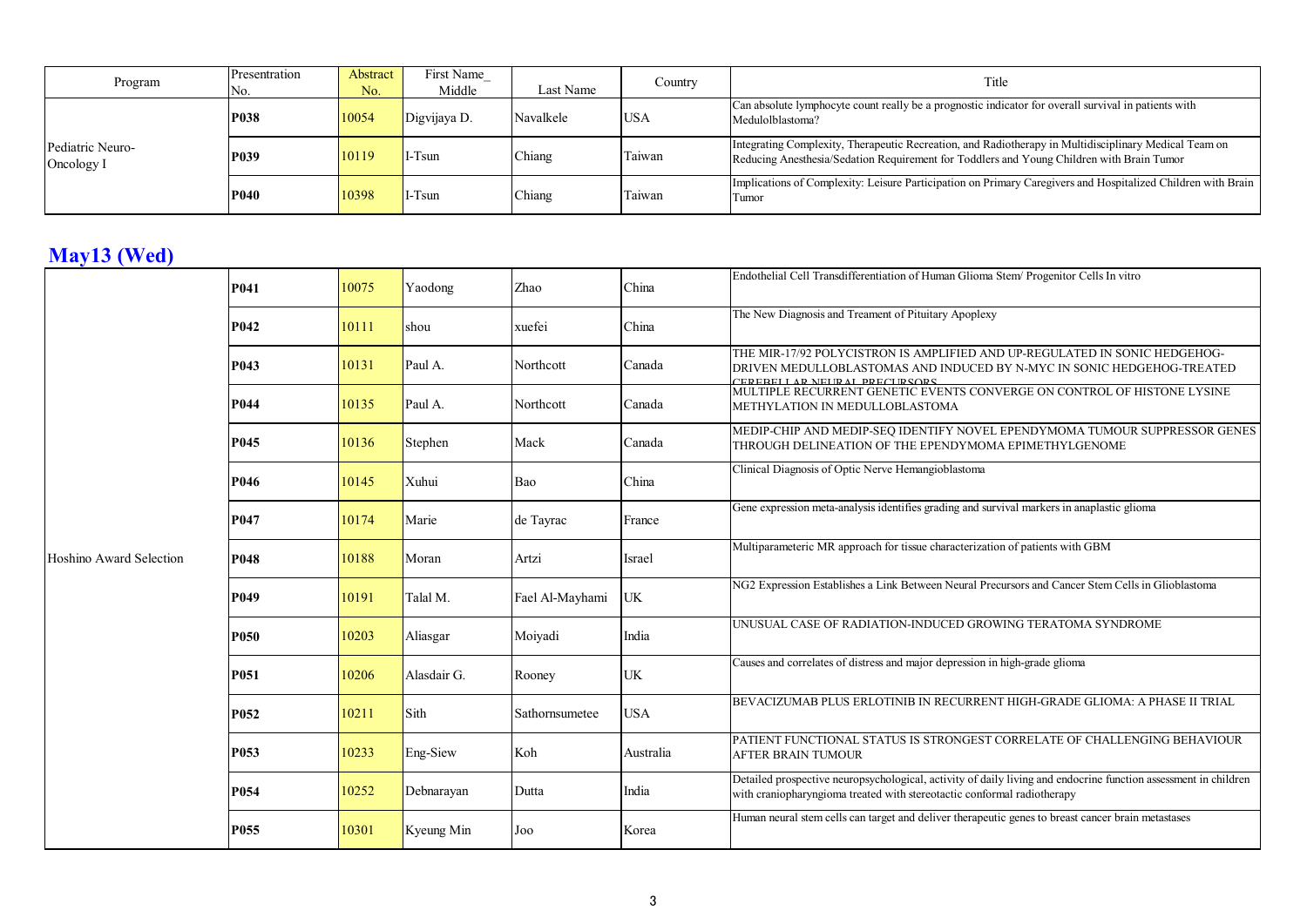| Program                   | Presentration<br>No. | Abstract<br>No. | First Name<br>Middle | Last Name    | Country     | Title                                                                                                                                                         |
|---------------------------|----------------------|-----------------|----------------------|--------------|-------------|---------------------------------------------------------------------------------------------------------------------------------------------------------------|
|                           | P056                 | 10314           | Athina               | Marantidou   | France      | Steroid Requirements during Radiotherapy for Malignant Gliomas                                                                                                |
|                           | P <sub>057</sub>     | 10321           | Fonnet E             | Bleeker      | Netherlands | Mutational profiling of high grade gliomas reveals inactivating mutations in IDH1                                                                             |
|                           | P <sub>058</sub>     | 10352           | Keita                | Terashima    | USA         | Genomic Profiling of Intracranial Germ Cell Tumors with Single Nucleotide Polymorphism Array                                                                  |
|                           | P <sub>059</sub>     | 10380           | Kerrie L             | McDonald     | Australia   | PRESENCE OF AN ALTERNATIVE LENGTHENING OF TELOMERE (ALT) MECHANISM AS A<br>FAVORABLE PROGNOSTIC MARKER IN PATIENTS WITH GLIOBLASTOMA                          |
|                           | <b>P060</b>          | 10391           | Jiun-lin             | Yan          | Taiwan      | Long Term Follow Up of Patient with Acromegaly after LINAC Radiosurgery                                                                                       |
| Hoshino Award Selection   | <b>P061</b>          | 10413           | Wan-Yee              | Teo          | <b>USA</b>  | DO MEDULLOBLASTOMAS IN ADOLESCENTS HAVE A DISTINCT MOLECULAR SIGNATURE $\&$<br>DIFFERENT TUMOR BIOLOGY?                                                       |
|                           | P <sub>062</sub>     | 10418           | Patrick              | Roth         | Swiss       | Aberrant expression of GDF-15 contributes to proliferation and immune escape of malignant gliomas                                                             |
|                           | P <sub>063</sub>     | 10419           | Junping              | Zhang        | China       | Personalized chemotherapy based on O6-methylguanine-DNAmethyltransferase (MGMT) expression pattern for<br>glioma patients: experience of 57 cases             |
|                           | P064                 | 10425           | Karine               | Michaud      | <b>USA</b>  | CDK4/6 SMALL MOLECULE INHIBITOR PD-0332991 DEMONSTRATES ANTI-TUMOR ACTIVITY<br>AGAINST AN INTRACRANIAL GLIOBLASTOMA XENOGRAFT LACKING p16 FUCNTION            |
|                           | P <sub>065</sub>     | 10444           | Kristin R            | Swanson      | <b>USA</b>  | PATIENT-SPECIFIC VIRTUAL CONTROLS CAN BE USED TO SIMULATE AND PREDICT<br>RESPONSE TO RADIATION THERAPY IN INDIVIDUAL GLIOBLASTOMA PATIENTS                    |
|                           | P066                 | 10459           | Jun                  | Fu           | China       | Autophagy Induced by Valproic Acid is Associated with Oxidative Stress in Glioma Cell Lines                                                                   |
|                           | P067                 | 10490           | NIKHILESH            | <b>PATIL</b> | Canada      | Management of pituitary adenoma with stereotactic radiotherapy at Princess Margaret Hospital.                                                                 |
|                           | P <sub>068</sub>     | 10250           | Masahiro             | Mizoguchi    | Japan       | Genomewide Analysis of Loss of Heterozygosity in Glioblastoma using the SNP mapping array and the PCR<br>with multiple microsatellite markers                 |
|                           | P <sub>069</sub>     | 10220           | Hideo                | Nakamura     | Japan       | Molecular allelokaryotyping of malignant glioma by high-resolution single nucleotide polymorphism (SNP)<br>oligonucleotide genomic microarray                 |
|                           | <b>P070</b>          | 10041           | Francois             | Ducray       | France      | An ANOCEF genomic and transcriptomic microarray study of the response to radiotherapy or to alkylating first-<br>line chemotherapy in glioblastoma patients.  |
| Basic Science I, Genome - | P <sub>071</sub>     | 10117           | Akitake              | Mukasa       | Japan       | Selective Expression of a Subset of Neuronal Genes in Oligodendrogliomawith Chromosome 1p Loss                                                                |
| Proteome                  | P072                 | 10100           | Horacio              | Martinetto   | Argentine   | LOSS OF HETEROZIGOSITY AT 1p-19q INDUCES A GLOBAL CHANGE IN OLIGODENDROGLIAL<br>TUMOR GENE EXPRESSION.                                                        |
|                           | P073                 | 10152           | Nobuyuki             | Tsubota      | Japan       | Functional analysis of the proteome related to the chemotherapy sensitivity in anaplastic oligodendroglioma and<br>anaplastic oligoastorocytoma               |
|                           | P074                 | 10212           | Rong                 | Xie          | China       | Establish the overall proteins reference database of human normal pituitary using 2D-HPLC combined with<br>LTQ-Orbitrap MS                                    |
|                           | P <sub>075</sub>     | 10094           | Xing-hua             | Ding         | China       | CD52 protein may be a potential tumor marker of hemangioblastoma in central nerval systerm with cDNA<br>microarray filtration of the gene expression profiles |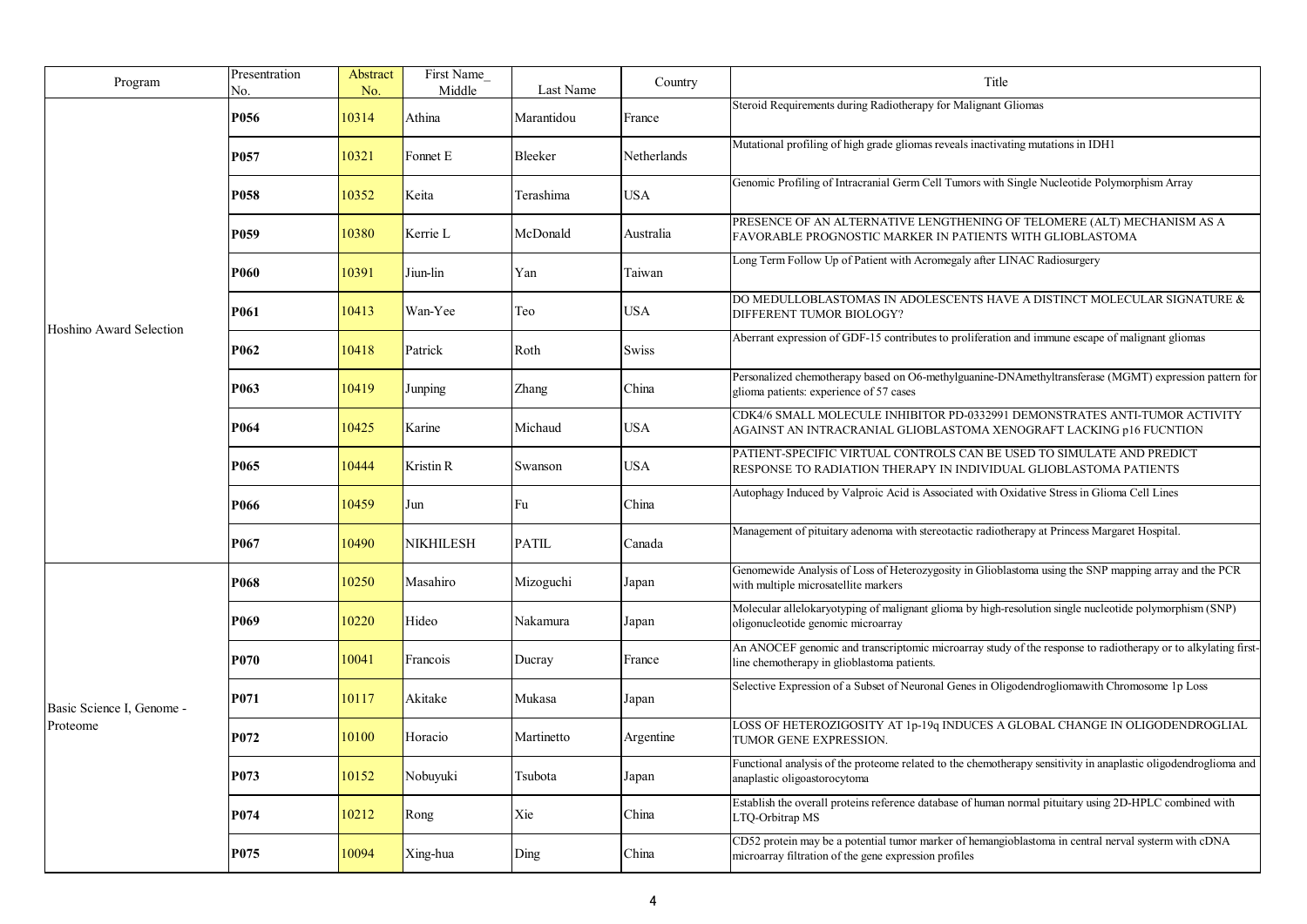| Program                                                  | Presentration<br>No. | Abstract<br>No. | First Name<br>Middle | Last Name      | Country     | Title                                                                                                                                     |
|----------------------------------------------------------|----------------------|-----------------|----------------------|----------------|-------------|-------------------------------------------------------------------------------------------------------------------------------------------|
| Basic Science I, Genome -<br>Proteome                    | P076                 | 10097           | Norihiko             | Saito          | Japan       | Genome-wide analysis of gene expression during brain metastasis formation                                                                 |
|                                                          | P077                 | 10184           | Akio                 | Soeda          | <b>USA</b>  | Hypoxia promotes expansion of the CD133-positive glioma stem cells through activation of HIF-1 $\alpha$                                   |
|                                                          | P078                 | 10181           | Jesper               | Kolenda        | Denmark     | Effects of hypoxia on expression of a panel of stem cell and chemosensitivity markers in glioblastoma cell line-<br>derived spheroids     |
|                                                          | P079                 | 10260           | Ping-Pin             | Zheng          | Netherlands | Cell motility features are identified in the CD133-positive glioma and endothelial progenitor cells                                       |
|                                                          | <b>P080</b>          | 10264           | Emma M               | Kenney-Herbert | <b>UK</b>   | GLIOBLASTOMA TUMOUR INITIATING CELLS DEMONSTRATE VEGF BUT NOT PDGF<br>AUTOCRINE SIGNALLING                                                |
|                                                          | P081                 | 10361           | Takuichiro           | Hide           | Japan       | Establishment of artificial Glioblastoma initiating cells in mouse                                                                        |
|                                                          | P082                 | 10083           | Jasti S.             | Rao            | <b>USA</b>  | CD133 ON STEM CELLS IS REQUIRED FOR APOPTOTIC INDUCTION IN GLIOMAS                                                                        |
| <b>Stem Cell Science Posters</b><br>P083<br>P084<br>P085 |                      | 10322           | Wei                  | Hua            | China       | Tumor stem-like associated antigens and their irradiations improve the effect of dendritic cell-based vaccination<br>against human glioma |
|                                                          |                      | 10455           | Ian F.               | Parney         | <b>USA</b>  | Immunosuppressive B7-H1 Protein is Expressed by Differentiated Glioma Cells but not Glioma Stem Cells                                     |
|                                                          |                      | 10078           | Yu                   | Yao            | China       | B7-H1 is correlated with the malignancy grade of human astrocytic tumors but it is not the privilege of brain<br>tumor stem-like cells    |
|                                                          | P086                 | 10319           | Tony                 | AVRIL          | France      | EXPRESSION LEVEL OF STEM CELL MARKERS IS ASSOCIATED WITH THE SOURCE OF<br>NEUROSPHERE MEDIA USED FOR GLIOBLASTOMA STEM CELL CULTURE.      |
|                                                          | P087                 | 10390           | Colin                | Watts          | UK          | AN EVALUATION OF THE NEURAL STEM CELL MARKER NG2 AS A BIOMARKER OF DISEASE IN<br>PATIENTS WITH GLIOBLASTOMA                               |
|                                                          | P088                 | 10473           | Sin-Soo              | Jeun           | Korea       | Gene Therapy Using TRAIL-Secreting Human Umbilical Cord Blood-Derived Mesenchymal Stem Cells against<br><b>Intracranial Glioma</b>        |
|                                                          | P089                 | 10043           | Yasushi              | Shibata        | Japan       | Brain Easy Analysis Tool For 201Tl SPECT in Brain Tumors                                                                                  |
|                                                          | P090                 | 10044           | Yasushi              | Shibata        | Japan       | 123I-IMP SPECT in Brain Tumor: Anatomical Standardized Statistical Mapping                                                                |
|                                                          | P091                 | 10310           | Kanji                | Mori           | Japan       | The application of Susceptibility Weighted magnetic resonance Imaging (SWI) to diagnosis and treatment of<br>meningiomas.                 |
| Diagnostic Radiology                                     | P092                 | 10003           | Mikhail              | Chernov        | Japan       | Choline-enhanced proton MRS of brain tumors                                                                                               |
|                                                          | P093                 | 10375           | Shinya               | Oshiro         | Japan       | Preoperative evaluation by proton magnetic resonance spectroscopy in the grading of gliomas                                               |
|                                                          | P094                 | 10304           | Shunsuke             | Takenaka       | Japan       | Modified 11C-Methionine PET imaging to distinguish radiation necrosis from recurrent glioma                                               |
|                                                          | P095                 | 10142           | Hirohito             | vano           | Japan       | Matching analysis of PET and chemical shift imaging on proton MRS in patients with supratentorial glioma                                  |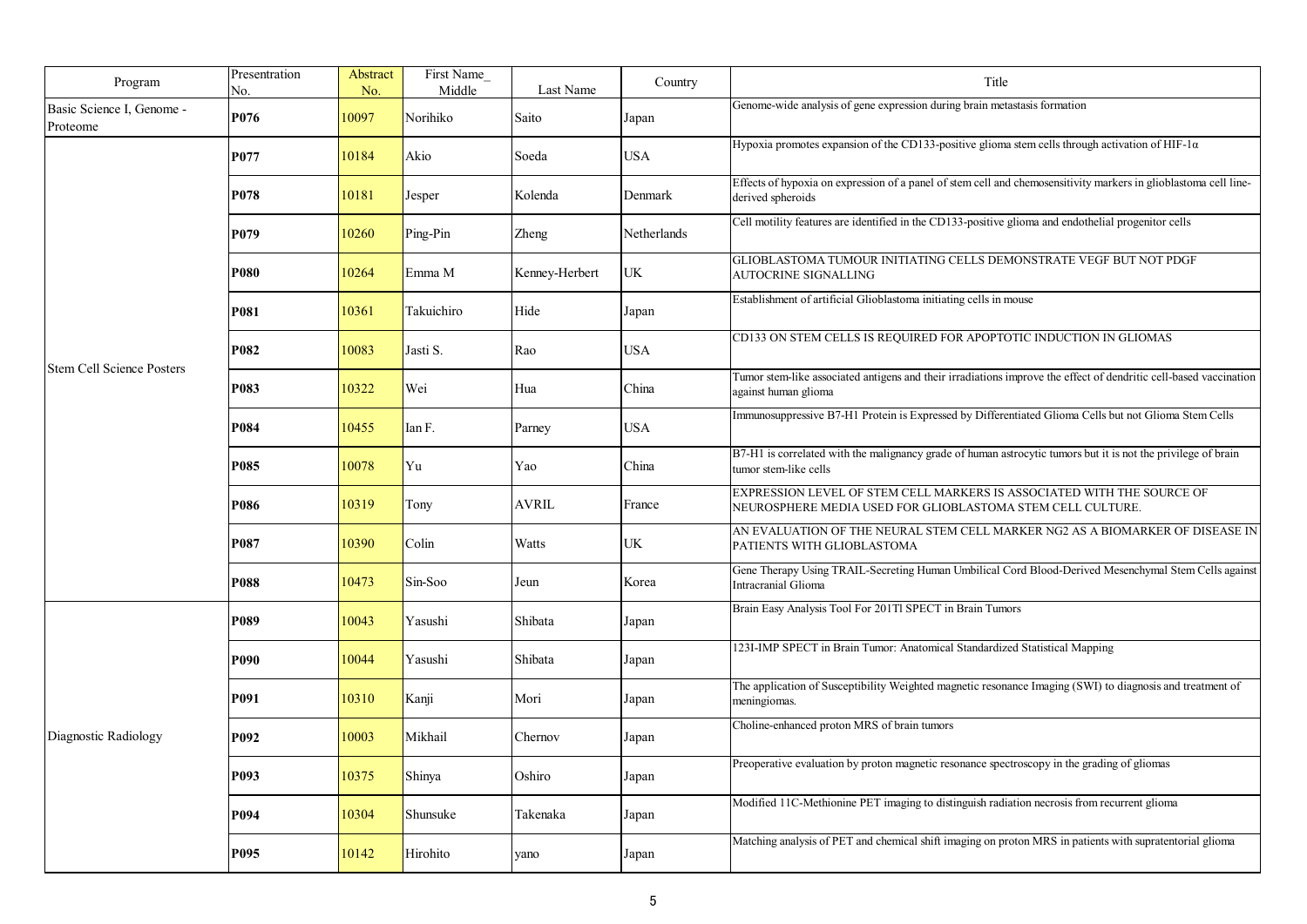| Program                        | Presentration<br>No. | Abstract<br>No. | First Name<br>Middle | Last Name         | Country    | Title                                                                                                                                                                           |
|--------------------------------|----------------------|-----------------|----------------------|-------------------|------------|---------------------------------------------------------------------------------------------------------------------------------------------------------------------------------|
|                                | P096                 | 10183           | Cheng-Jun            | Yao               | China      | Augmenting Intraoperative MRI with Preoperative DTI and fMRI by Simulation of Brain Deformation Using<br>Mathematical Model Based on Thin-Plate Splines: A Preliminary Research |
|                                | P097                 | 10030           | Yong Hwy             | Kim               | Korea      | The Value of rCBV Ratio in Perfusion MR for Differentiating Radiation Necrosis from Tumor Recurrence in<br>High Grade Glioma; comparison with 18F-FDG and 11C-Methionine PET    |
|                                | P098                 | 10287           | Yoshitaka            | Asano             | Japan      | Evaluation of glioma grading on MR imaging: Diagnostic value of minimum apparent diffusion coefficient<br>compared with positron-emission tomography                            |
| Diagnostic Radiology           | P099                 | 10238           | Fumiyuki             | Yamasaki          | Japan      | Glioblastoma treated with postoperative radio-chemotherapy: Prognostic value of apparent diffusion coefficient<br>at MR imaging                                                 |
|                                | <b>P100</b>          | 10400           | Kevin P.             | Becker            | USA        | DIFFUSION-WEIGHTED IMAGING IN PATIENTS WITH GLIOBLASTOMA MULTIFORME TREATED<br>WITH BEVACIZUMAB                                                                                 |
|                                | P101                 | 10182           | Dafna                | <b>Ben Bashat</b> | Israel     | Evaluation of anti-angiogenic therapy response in patients with GBM; a Homodynamic Response Imaging study                                                                       |
|                                | P <sub>102</sub>     | 10445           | Kristin R.           | Swanson           | <b>USA</b> | PROGNOSTIC SIGNIFICANCE OF GROWTH KINETICS IN NEWLY DIAGNOSED GLIOBLASTOMA:<br>A ROLE FOR PATIENT-SPECIFIC VIRTUAL CONTROLS                                                     |
|                                | P <sub>103</sub>     | 10357           | <b>AKIMUNE</b>       | <b>HAYASHI</b>    | Japan      | Effectiveness of Gorei-San (Wuling San) for eliminating brain edema due to malignant brain tumors                                                                               |
| Novel Treatment Approach       | P <sub>104</sub>     | 10249           | Ryuta                | Saito             | Japan      | Image guided Convection-enhanced delivery of nimustine hydrochloride (ACNU) in recurrent glioma patients                                                                        |
|                                | P <sub>105</sub>     | 10162           | Yukihiko             | Sonoda            | Japan      | Convection enhanced delivery of nimustine hydrochloride (ACNU) with systemic administration of<br>temozolomide in recurrent glioma patients                                     |
|                                | P <sub>106</sub>     | 10350           | Alexandra            | Flowers           | <b>USA</b> | SURVIVAL OF PATIENTS WITH GLIOBLASTOMA MULTIFORME AT HARTFORD HOSPITAL                                                                                                          |
|                                | P107                 | 10386           | Ufuk                 | Abacioglu         | Turkey     | SINGLE CENTER SURVIVAL OUTCOMES OF 167 GLIOBLASTOMA PATIENTS: BEFORE AND<br><b>AFTER TEMOZOLOMIDE</b>                                                                           |
|                                | P108                 | 10120           | Yoshitaka            | Narita            | Japan      | Clinical outcomes of adult supratentorial grade 3 malignant gliomas in a single institution                                                                                     |
|                                | P <sub>109</sub>     | 10367           | Aya                  | Shinomiya         | Japan      | Glucocorticoid-induced bone fracture in progressive glioma patients                                                                                                             |
| Glioma                         | P110                 | 10331           | Glen H.J.            | <b>Stevens</b>    | USA        | NEWLY DIAGNOSED PREGNACY AND GLIOBLASTOMA MULTIFORME (GBM): AN ETHICAL<br>COLLISION COURSE                                                                                      |
|                                | P <sub>111</sub>     | 10257           | Young-Cho            | Koh               | Korea      | Vntricular and Leptomeningeal Seeding in a Patient with Medullary Anaplastic Oligodendroglioma                                                                                  |
|                                | P112                 | 10385           | Yasuo                | Iwadate           | Japan      | Long-term outcome of low-grade gliomas treated with radiotherapy-deferring therapeutic policy                                                                                   |
|                                | P113                 | 10308           | Kazuya               | Aoki              | Japan      | Considerations for diagnosis and treatment of classical gliomatosis cerebri                                                                                                     |
|                                | P114                 | 10292           | Heon                 | Yoo               | Korea      | Growth rates of metastatic brain tumors in non-small cell lung cancer; estimation from micro-metastasis                                                                         |
| <b>Metastatic Brain Tumors</b> | P115                 | 10313           | Tomohiko             | Ozaki             | Japan      | Prognostic factors in 57 patients with metastastic brain tumors from breast cancer.                                                                                             |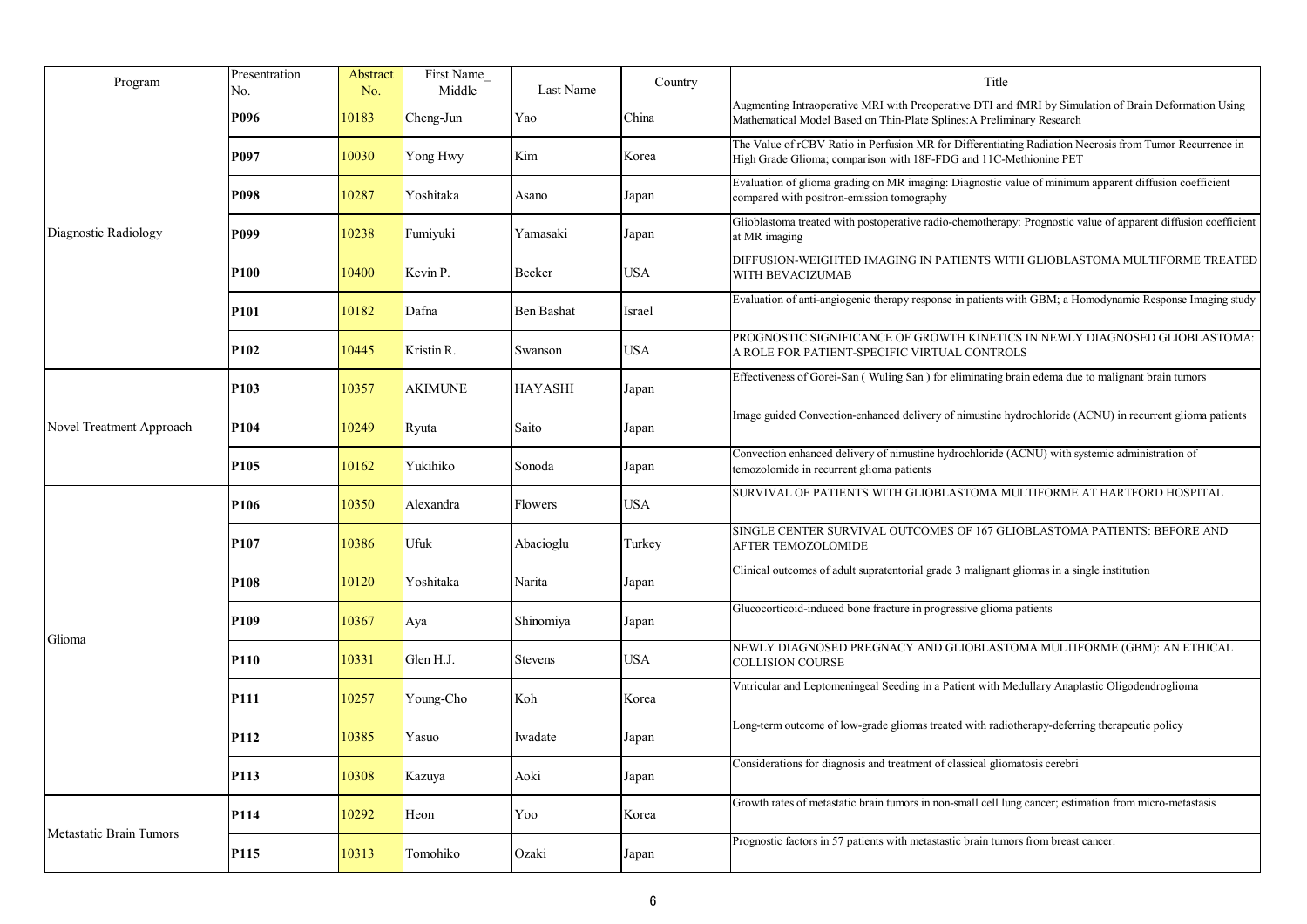| Program                               | Presentration<br>No. | Abstract<br>No. | First Name<br>Middle | Last Name    | Country | Title                                                                                                                                                  |
|---------------------------------------|----------------------|-----------------|----------------------|--------------|---------|--------------------------------------------------------------------------------------------------------------------------------------------------------|
|                                       | P116                 | 10186           | Lumir                | Hrabalek     | Czech   | Intramedullary spinal cord metastasis in breast carcinoma, case report.                                                                                |
|                                       | P117                 | 10180           | Ondrej               | Kalita       | Czech   | Spinal cord metastasis of adenocarcinoma, case Report                                                                                                  |
| <b>Metastatic Brain Tumors</b>        | P118                 | 10179           | $Da-Tong$            | Ju           | Taiwan  | Complete response of a large recurrent metastatic brain tumor treated by CyberKnife: a case report and review<br>of literature                         |
|                                       | P <sub>119</sub>     | 10306           | <b>YUSUKE</b>        | <b>TABEI</b> | Japan   | Continuous intrathecal treatment with methotrexate via "Ventricular port" for leptomeningeal dissemination of<br>malignant tumors                      |
| Epidemiology                          | P <sub>120</sub>     | 10027           | Rafel                | Fuentes      | Spain   | Population Based Epidemioly of Central Nervous System (CNS) malignancies in the Girona province (Spain).<br>Results of an 11 years survey (1994-2004). |
|                                       | P <sub>121</sub>     | 10482           | Cengiz               | Cokluk       | Turkey  | THE FIRST FINGERPRINTS OF NEUROONCOLOGY IN PREHISTORIC ERA; PREHISTORIC<br>TRAPENATED SKULLS MAY BE THE FIRST ATTACT TO TREAT TUMORS IN NEUROONCOLOGY  |
|                                       | P <sub>122</sub>     | 10155           | Doo-Sik              | Kong         | Korea   | Expanded Endonasal Resection of Supra- and Extra-Sellar Lesions                                                                                        |
|                                       | P <sub>123</sub>     | 10271           | Shigetoshi           | Yano         | Japan   | Extended endoscopic endonasal transsphenoidal approach for skull base lesion- Availability of multilayered<br>reconstruction method-                   |
|                                       | P124                 | 10274           | Seong M              | Kim          | Korea   | Results of Extended TSA to anterior skull base                                                                                                         |
|                                       | P <sub>125</sub>     | 10295           | Shin                 | Jung         | Korea   | Two-Surgeons Technique for infratemporal fossa tumor; Simultaneous lateral transzygomatic and endoscopic<br>endonasal approaches with technical note   |
|                                       | P <sub>126</sub>     | 10420           | Chiung-Chyi          | Shen         | Taiwan  | Application of Endoscopes in minimally invasive neurosurgery                                                                                           |
|                                       | P <sub>127</sub>     | 10269           | Jeong-Taik           | Kwon         | Korea   | Clinical correlation between peritumoral edema and various factors in meningioma.                                                                      |
| Poster Presentations,<br>Neurosurgery | P <sub>128</sub>     | 10114           | Sun-Chul             | Hwang        | Korea   | Meningioma operations in the elderly patients: efficient way to internal decompression                                                                 |
|                                       | P <sub>129</sub>     | 10254           | Peiliang             | Li           | China   | A 57-patient experience on the surgical strategies of petroclival meningiomas                                                                          |
|                                       | P <sub>130</sub>     | 10463           | Matthias             | Kirsch       | Germany | Retrospective analysis of the post-operative outcome of petroclival meningiomas                                                                        |
|                                       | P <sub>131</sub>     | 10476           | Chul-gu              | Jung         | Korea   | Advantages of the Pterional approach for Olfactory groove and Tuberculum Sellae Meningiomas                                                            |
|                                       | P <sub>132</sub>     | 10279           | Seong M              | Kim          | Korea   | Meningioma arising from the lateral recess of 4th ventricle                                                                                            |
|                                       | P133                 | 10424           | Chao                 | Zhang        | China   | Surgical management for trigeminal schwannoma                                                                                                          |
|                                       | P134                 | 10487           | Mingguang            | Zhang        | China   | Lateral or anterolateral approach for large dumbbell-shaped cervical neurinoma                                                                         |
|                                       | P <sub>135</sub>     | 10056           | Yong Hwy             | Kim          | Korea   | Clinical Course of Piuitary Adenoma after Apoplexy                                                                                                     |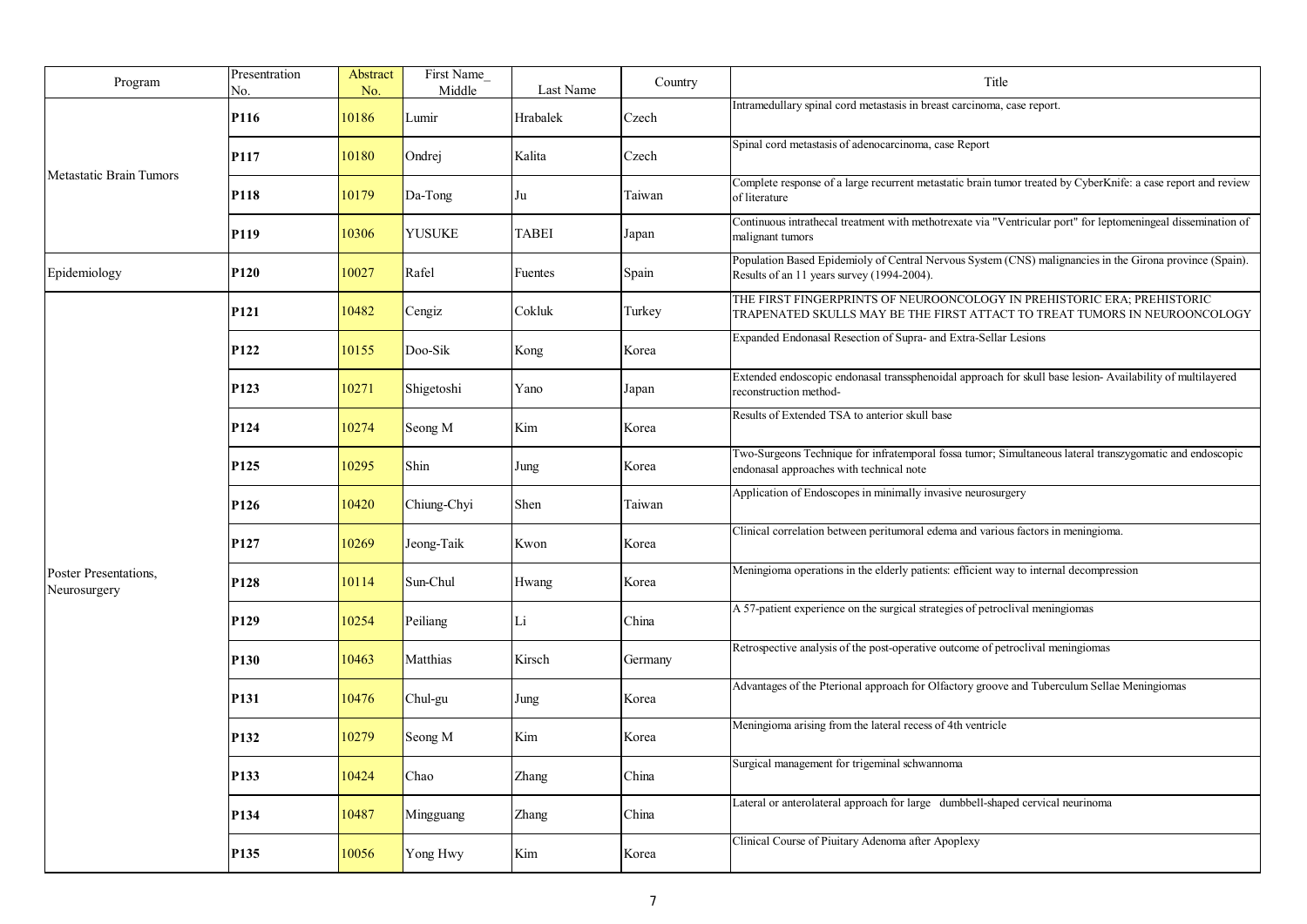| Program               | Presentration<br>No. | Abstract<br>No. | First Name<br>Middle | Last Name     | Country    | Title                                                                                                                                                                       |
|-----------------------|----------------------|-----------------|----------------------|---------------|------------|-----------------------------------------------------------------------------------------------------------------------------------------------------------------------------|
|                       | P <sub>136</sub>     | 10024           | Jeong Hoon           | Kim           | Korea      | Efficacy and Safety of Cabergoline as a First Line Treatment for Invasive Giant Male Prolactinoma                                                                           |
|                       | P137                 | 10159           | Kaya                 | Aksoy         | Turkey     | Comparison of lateral and superior walls of the pituitary fossa with clinical emphasis on pituitary adenoma<br>extention: cadaveric-anatomic study                          |
|                       | P138                 | 10358           | Sarah                | Taylor        | <b>USA</b> | METASTATIC ACTH PRODUCING PITUITARY CARCINOMA (PCa) TREATED WITH<br>TEMOZOLOMIDE(T): CASE REPORT AND REVIEW OF THE LITERATURE                                               |
|                       | P <sub>139</sub>     | 10115           | Sun-Chul             | Hwang         | Korea      | Isolated Ocular Paresis in the Pituitary Adenoma: Review of 4 cases                                                                                                         |
|                       | <b>P140</b>          | 10382           | Moon-Jun             | Sohn          | Korea      | The effective treatment of craniopharyngioma using highly conformal hypofractionated stereotactic irradiation                                                               |
|                       | P <sub>141</sub>     | 10379           | Jeong-Hyun           | Hwang         | Korea      | Lymphocytic hypophysitis with reference to MR imaging                                                                                                                       |
|                       | P <sub>142</sub>     | 10088           | Min-Su               | Kim           | Korea      | Central Neurocytoma Presenting with Intraventricular Hemorrhage                                                                                                             |
|                       | P <sub>143</sub>     | 10144           | Kang                 | <b>Zheng</b>  | China      | Clinical Treatment of Intracranial Malignant Nerve Sheath Tumors                                                                                                            |
|                       | P <sub>144</sub>     | 10160           | <b>SUAT</b>          | <b>BOYACI</b> | Turkey     | A rare tumor-like lesion of peripheral nerve sheath in an unusual site. Neuromuscular choristoma of intraorbital<br>retrobulbar conus. A case report and literature review. |
| Poster Presentations, | P <sub>145</sub>     | 10171           | Seung Heon           | Cha           | Korea      | Clinical Experiences Of Intracranial Hemangioblastoma                                                                                                                       |
| Neurosurgery          | P <sub>146</sub>     | 10222           | Hiroshi              | Kanno         | Japan      | Surgical management of CNS hemangioblastomas in von Hippel-Lindau disease                                                                                                   |
|                       | P <sub>147</sub>     | 10161           | Fengping             | Huang         | China      | Clinical Diagnosis and Treatment of Hypothalamic Hamartoma in Children                                                                                                      |
|                       | P <sub>148</sub>     | 10164           | Gang                 | Wu            | China      | Clinical Diagnosis and Treatment of Third Ventricle Cavernous Angioma                                                                                                       |
|                       | P <sub>149</sub>     | 10061           | Peter                | Molnar        | Hungary    | MULTIFOCAL, PROTEINACEOUS CNS DEPOSITS MIMICKING NEOPLASIA: REPORT OF AN<br>UNUSUAL CEREBRAL AND CEREBELLAR AMYLOIDOMA WITH LONG LASTING CLINICAL<br><b>HISTORY</b>         |
|                       | <b>P150</b>          | 10177           | Jui-Ming             | Sun           | Taiwan     | Primary Burkitt lymphoma of CNS in an immunocompetent old woman: a rare case report and review literatures                                                                  |
|                       | P <sub>151</sub>     | 10247           | Young-Cho            | Koh           | Korea      | Primary leptomeningeal melanomatosis in a 31-year-old woman                                                                                                                 |
|                       | P <sub>152</sub>     | 10255           | Young-Cho            | Koh           | Korea      | Primary Intracerebral Malignant Fibrous Histiocytoma, Case report                                                                                                           |
|                       | P <sub>153</sub>     | 10275           | Seong M              | Kim           | Korea      | Incidentally discovered Clival Pseudomeningocele: A Case Report                                                                                                             |
|                       | P <sub>154</sub>     | 10291           | Bong Jin             | Park          | Korea      | Malignant brain tumor in a patient with AIDS                                                                                                                                |
|                       | P <sub>155</sub>     | 10293           | Bong Jin             | Park          | Korea      | Glioblastoma developed in a cured pediatric CNS leukemia                                                                                                                    |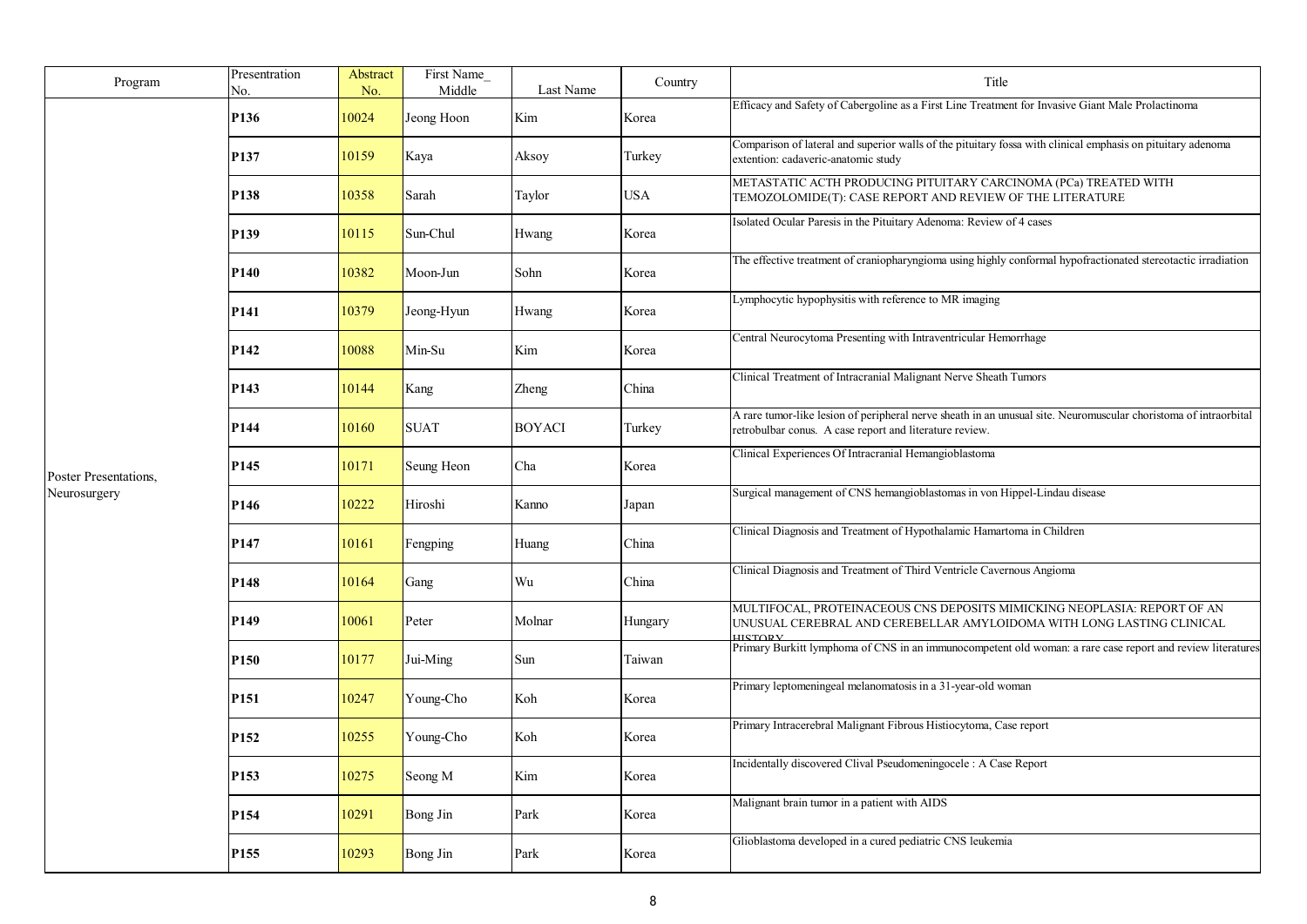| Program               | Presentration<br>No. | Abstract<br>No. | First Name<br>Middle | Last Name      | Country     | Title                                                                                                                             |
|-----------------------|----------------------|-----------------|----------------------|----------------|-------------|-----------------------------------------------------------------------------------------------------------------------------------|
|                       | P <sub>156</sub>     | 10296           | Jarungchai           | Vatanagul      | Philippines | A PATIENT WITH GLIOBLASTOMA MULTIFORME AND A LEFT CERVICAL MASS- A CASE<br><b>REPORT</b>                                          |
|                       | P <sub>157</sub>     | 10478           | Ahmet                | Kahraman       | Turkey      | <b>GLIOBLASTOMA MULTIFORME IN FASCIA LATA</b>                                                                                     |
|                       | P <sub>158</sub>     | 10294           | <b>Bong Jin</b>      | Park           | Korea       | Intraparenchymal germinoma                                                                                                        |
|                       | P <sub>159</sub>     | 10343           | Tomohiro             | Kawaguchi      | Japan       | Early detection of the venous thromboembolism in glioma patient                                                                   |
|                       | P <sub>160</sub>     | 10387           | Lawrence             | Cher           | Australia   | CASES OF EXTRADURAL GLIOBLASTOMA MULTIFORME PRESENTING AS TRIGEMINAL<br>NEURALGIA; PATTERNS OF MOLECULAR TARGETS OF INVASIVENESS. |
| Poster Presentations. | P <sub>161</sub>     | 10415           | Kyung G              | Cho            | Korea       | Pontine Cryptococal granuloma in a healthy, non-immunocompromised patient-Case report-                                            |
| Neurosurgery          | P <sub>162</sub>     | 99992           | Guihuai              | Wang           | China       | Prognositic analysis of 220 patients with intramedullary spinal cord ependymomas                                                  |
|                       | P <sub>163</sub>     | 10278           | Chen                 | Jin-cao        | China       | The Rational Neurosurgical Treatment of pineal region tumors                                                                      |
|                       | P <sub>164</sub>     | 10407           | Sang-Dae             | Kim            | Korea       | Conservative Management of Pseudomeningoceal Formation after Posterior Fossa Tumor Surgery in Children                            |
|                       | P <sub>165</sub>     | 10466           | Gerardo D.           | Legaspi        | Philippines | Posterior Fossa Tumors with Hydrocephalus: Outcome of Surgery without CSF Diversion                                               |
|                       | P <sub>166</sub>     | 99914           | Keyvan               | <b>MOSTOFI</b> | France      | Atypical meningioma in French West Indies                                                                                         |
|                       | P <sub>167</sub>     | 10339           | $Lu-Ting$            | Kuo            | Taiwan      | Atypical Rathke's cleft cyst with calcification                                                                                   |

## **May14 (Thu)**

| Temozolomide and MGMT | <b>P168</b>      | 10037 | Tae-Young    | Jung      | Korea      | The correlation and prognostic significance of MGMT promoter methylation and the MGMT protein in<br>glioblastomas                 |
|-----------------------|------------------|-------|--------------|-----------|------------|-----------------------------------------------------------------------------------------------------------------------------------|
|                       | P <sub>169</sub> | 10193 | Kazunari     | Yachi     | Japan      | Relevance of MSP assay for the detection of MGMT promoter hypermethylation in glioblastomas                                       |
|                       | <b>P170</b>      | 10280 | Takao        | Fukushima | Japan      | Clinical significance of polymorphism of DNA repair gene MGMT in Glioblastomas                                                    |
|                       | P <sub>171</sub> | 10384 | Manabu       | Natsumeda | Japan      | IIMMUNOHISTOCHEMICAL ASSESSMENT OF O6-METHYLGUANINE DNA METHYLTRANFERASE<br><b>FOR GLIOBLASTOMAS: A REAPPRAISAL</b>               |
|                       | P172             | 10443 | Elizabeth R. | Gerstner  | <b>USA</b> | MGMT methylation status may predict survival in elderly patients with newly diagnosed glioblastoma (GBM)                          |
|                       | <b>P173</b>      | 10112 | Jun-ichi     | Adachi    | Japan      | Methylation-sensitive high resolution melting analysis : a new quantitative assessment of MGMT promoter<br>methylation in gliomas |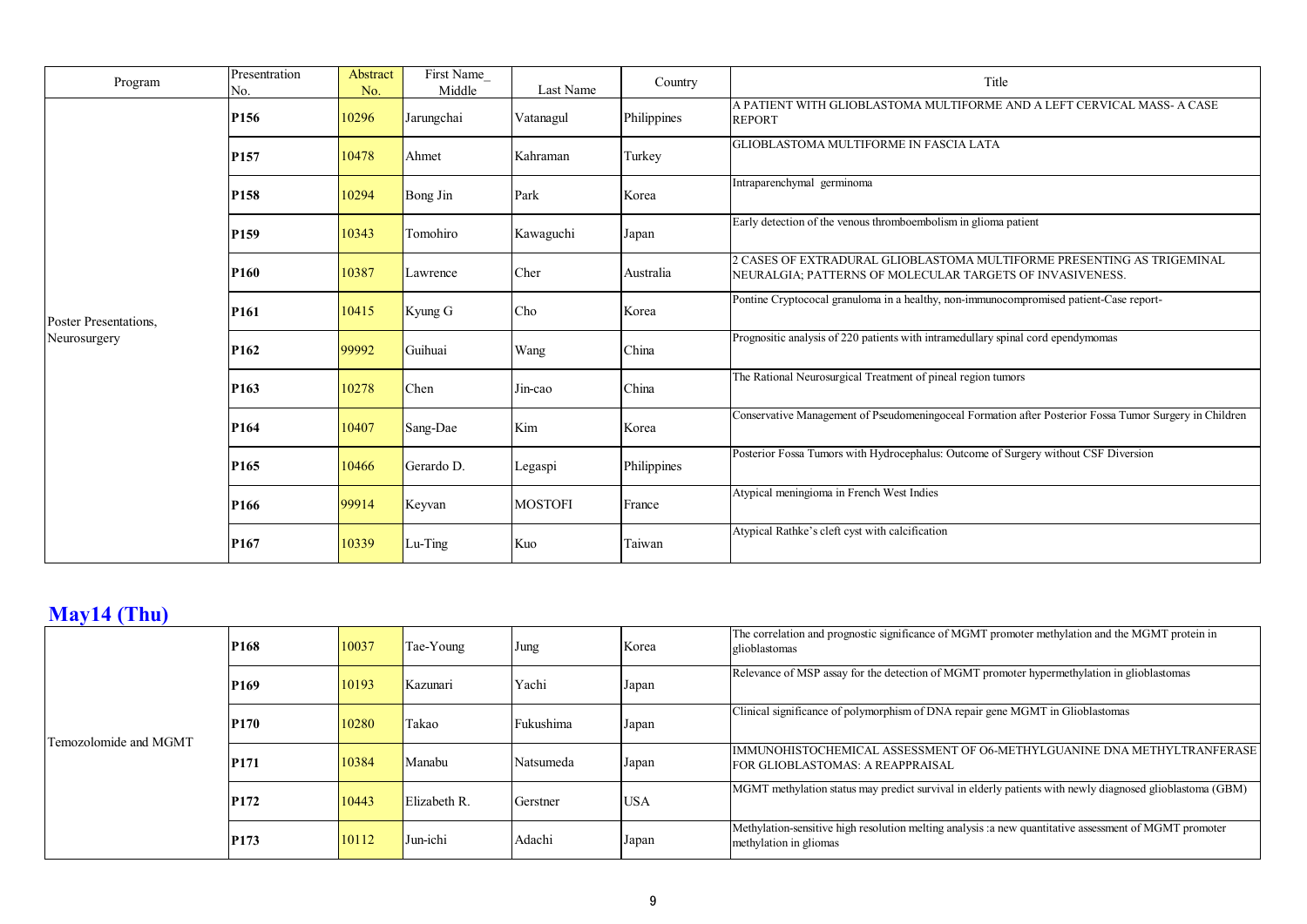| Program                                            | Presentration<br>No. | Abstract<br>No. | First Name<br>Middle | Last Name    | Country     | Title                                                                                                                                                                               |
|----------------------------------------------------|----------------------|-----------------|----------------------|--------------|-------------|-------------------------------------------------------------------------------------------------------------------------------------------------------------------------------------|
|                                                    | P174                 | 10081           | Motoo                | Nagane       | Japan       | MGMT testings for temozolomide efficacy on glioblastoma                                                                                                                             |
|                                                    | P <sub>175</sub>     | 10049           | Iris                 | Lavon        | Israel      | A NOVEL AND SPECIFIC INHIBITOR OF MGMT TRANSCRIPTION INCREASES THE SENSITIVITY<br>OF GLIOMA CELL LINES TO TEMOZOLOMIDE TREATMENT.                                                   |
|                                                    | P176                 | 10381           | Xuejun               | Yang         | China       | Mechanism of Thalidomide to enhance the cytotoxicity of Temozolomide in U251-MG glioma cells in vitro                                                                               |
| Temozolomide and MGMT                              | P177                 | 10060           | Igor J.              | Sulla        | Slovak      | Neural differentiation markers expression in human glioblastomas may predict their response to chemotherapy                                                                         |
|                                                    | P178                 | 10394           | Zhongping            | Chen         | China       | Extended use of temozolomide based on O6-methylguanine-DNAmethyltransferase (MGMT) expression pattern<br>for glioma patients: experience of 17 cases                                |
|                                                    | P <sub>179</sub>     | 10302           | Veronique            | Quillien     | France      | Pysosequencing: a good option for MGMT analysis.                                                                                                                                    |
|                                                    | P <sub>180</sub>     | 10484           | Turker               | Kilic        | Turkey      | ANGIOGENIC POTENTIAL OF LOW GRADE OLIGODENDROGLIOMAS IS AN IMPORTANT<br>DETERMINANT OF PROGNOSIS                                                                                    |
| Angiogenesis and Anti-<br>Angiogenesis Therapy     | P <sub>181</sub>     | 10230           | Takuhito             | Narita       | USA         | Identification of a novel small molecule HIF-1α translation inhibitor                                                                                                               |
|                                                    | P <sub>182</sub>     | 10332           | David A.             | Reardon      | USA         | PHASE I STUDY OF VANDETANIB, IMATINIB MESYLATE AND HYDROXYUREA FOR<br>RECURRENT MALIGNANT GLIOMA                                                                                    |
|                                                    | P <sub>183</sub>     | 10335           | David A.             | Reardon      | USA         | A PHASE I STUDY OF SUNITINIB PLUS IRINOTECAN IN THE TREATMENT OF PATIENTS WITH<br>RECURRENT MALIGNANT GLIOMA                                                                        |
|                                                    | P <sub>184</sub>     | 10366           | Andrew S.            | Chi          | USA         | A PHASE IB TRIAL OF CEDIRANIB IN ADDITION TO STANDARD TEMOZOLOMIDE AND<br>RADIATION THERAPY IN PATIENTS WITH NEWLY DIAGNOSED GLIOBLASTOMA                                           |
|                                                    | P <sub>185</sub>     | 10447           | Ian                  | <b>Brown</b> | UK          | THE POTENTIAL BENEFIT OF NEOADJUVANT AND EXTENDED-ADJUVANT TEMOZOLAMIDE<br>WITH THE STUPP-REGIMEN IN THE TREATMENT OF GLIOBLASTOMA                                                  |
|                                                    | P <sub>186</sub>     | 10427           | Walter               | Taal         | Netherlands | Dose dense one week on/one week off temozolomide in recurrent glioma.                                                                                                               |
|                                                    | P <sub>187</sub>     | 10241           | Akio                 | Asai         | Japan       | CLINICAL TRIAL WITH TEMOZOLOMIDE IN AN ALTERNATING WEEKLY REGIMEN AGAINST<br>RECURRENT MALIGNANT GLIOMAS-A PRELIMINARY REPORT                                                       |
|                                                    | P188                 | 10219           | Herwig               | Strik        | Germany     | Safety and efficacy of near-continuous dose-dense temozolomide (Tegwondo) for recurrent gliomas                                                                                     |
| Chemothrapy, Molecular-<br><b>Targeted Therapy</b> | P <sub>189</sub>     | 10199           | Sanae                | Miyano       | Japan       | Pharmaceutical control of temozolomide chemotherapy with original leaflets and administration history<br>database                                                                   |
|                                                    | P <sub>190</sub>     | 10277           | Kazuhiko             | Sugiyama     | Japan       | Safety and efficacy of temozolomide treatment with newly diagnosed glioblastoma in Japan. A multicenter<br>phase II clinical study                                                  |
|                                                    | P <sub>191</sub>     | 10337           | Alejandro D          | Muggeri      | Argentine   | RETROSPECTIVE ANALYSIS OF GLIOBLASTOMA (GBM) PATIENTS TREATED WITH<br>TEMOZOLOMIDE (TMZ)-RADIOTHERAPY FOLLOWED BY TMZ FOR 2 YEARS OR UNTIL<br><b>DEOCRESSION: SURVIVAL ANALYSIS</b> |
|                                                    | P <sub>192</sub>     | 10417           | Kyung G              | Cho          | Korea       | Pseudprogression or tumor progression in gliomas: what kinds of diagnostic tools are more reliable?                                                                                 |
|                                                    | P <sub>193</sub>     | 10354           | Toshihiko            | Iuchi        | Japan       | Hypofractionated high-dose irradiation by IMRT concurrent with prophylactic intrathecal chemotherapy for the<br>treatment of glioblastoma                                           |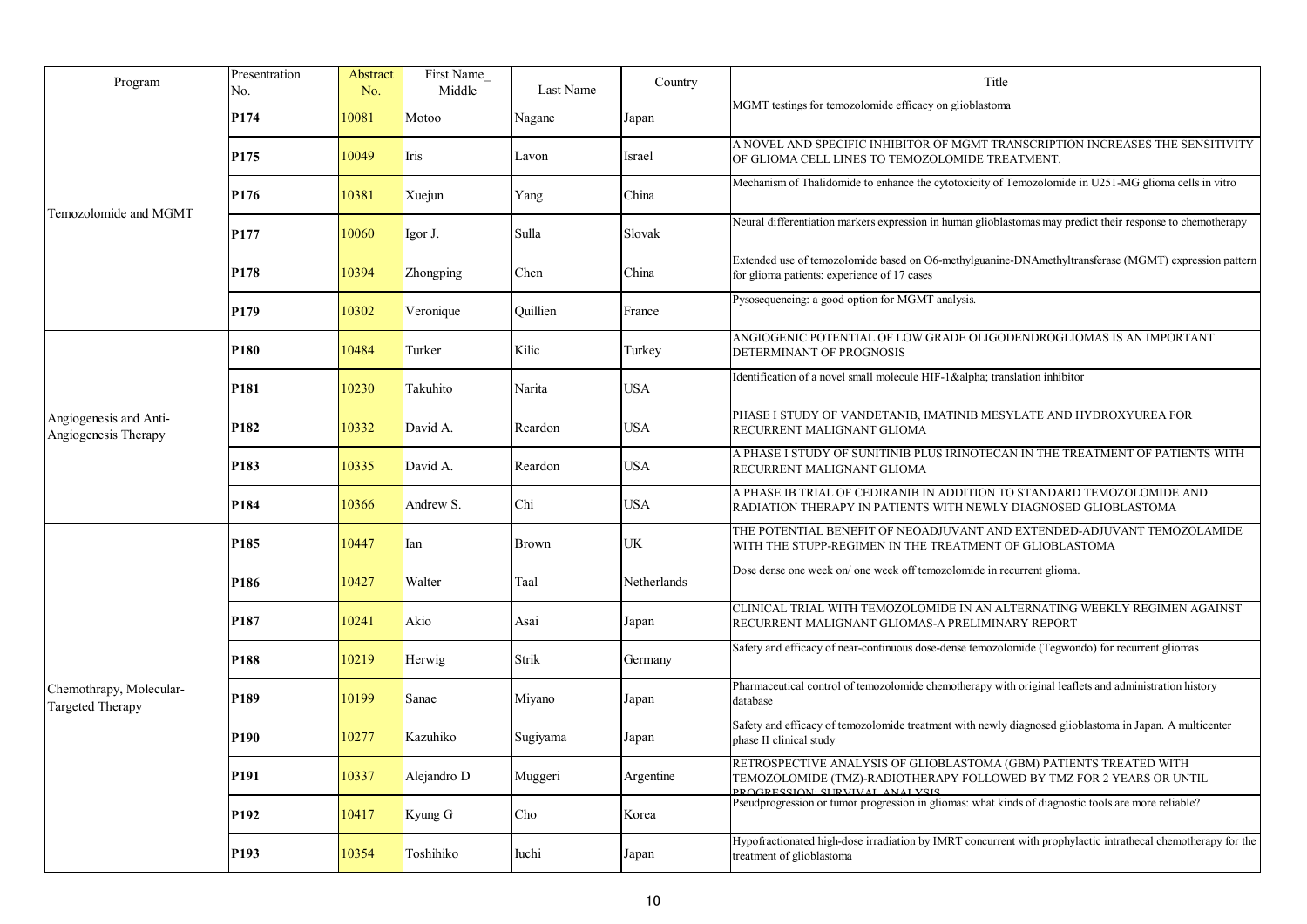| Program                 | Presentration<br>No. | Abstract<br>No. | First Name<br>Middle | Last Name         | Country    | Title                                                                                                                                                          |
|-------------------------|----------------------|-----------------|----------------------|-------------------|------------|----------------------------------------------------------------------------------------------------------------------------------------------------------------|
|                         | P <sub>194</sub>     | 10167           | Mizuhiko             | Terasaki          | Japan      | A Pilot Safety Trial of Hypofractionated Radiation Therapy plus Concomitant and Adjuvant Temozolomide for<br>Adults with Glioblastoma Multiforme               |
|                         | P <sub>195</sub>     | 10071           | Hikaru               | Sasaki            | Japan      | Upfront chemotherapy for gliomas deleting 1p and 19q followed by second-look removal and/or radiotherapy at<br>maximum response                                |
|                         | P <sub>196</sub>     | 10048           | Jung Ho              | Han               | Korea      | Benefit of Chemotherpy in Anaplastic Astrocytomas                                                                                                              |
|                         | P197                 | 10268           | Keiichi              | Sakai             | Japan      | Therapy-related myelodysplastic syndrome following treatment for malignant glioma                                                                              |
|                         | P198                 | 10457           | Gang                 | Li                | China      | Teniposide and Nimustine Regimen for Malignant Gliomas with O6-methylguanine-DNA methyltransferase<br>(MGMT) Negative Expression: Experience of 18 cases       |
|                         | P <sub>199</sub>     | 10429           | Alf                  | Giese             | Germany    | Safety profile of carmustine wafer treatment in first line treatment of malignant glioma with carmustine implants<br>followed by concomitant radiochemotherapy |
|                         | P200                 | 10130           | Dietmar              | Krex              | Germany    | THE GROWTH PATTERN OF RECURRENT GLIOBLASTOMA AFTER GLIADEL(TM) WAFER<br><b>IMPLANTATION IN FIRST RECURRENCIES</b>                                              |
|                         | P <sub>201</sub>     | 10031           | Jung Ho              | Han               | Korea      | Pre-radiation chemotherapy with ACNU-CDDP in patients with newly diagnosed glioblastoma: a retrospective<br>analysis                                           |
|                         | P202                 | 10012           | patrick D            | Beauchesne        | France     | A concurrent association radiation therapy fotemustine for newly diagnosed malignant gliomas, a phase II.                                                      |
| Chemothrapy, Molecular- | P <sub>203</sub>     | 10006           | Pournima             | Navalkele         | <b>USA</b> | TOXICITY PROFILE OF VALPROATE AND ETOPOSIDE METRONOMIC CHEMOTHERAPY                                                                                            |
| <b>Targeted Therapy</b> | P <sub>204</sub>     | 10376           | Keiichi              | Kobayashi         | Japan      | Combination therapy with carboplatin and etoposide for recurrent malignant gliomas                                                                             |
|                         | P205                 | 10405           | Tomokazu             | Aoki              | Japan      | Phase II Study of Ifosfamide, Carboplatin and Etoposide for Patients with Glioblastoma at first relapse                                                        |
|                         | P206                 | 10070           | Stanislaw R.         | Burzynski         | <b>USA</b> | PHASE II STUDY OF ANTINEOPLASTONS A10 AND AS2-1 IN PATIENTS WITH BRAINSTEM<br>GLIOMA. PROTOCOL BC-BT-11                                                        |
|                         | P <sub>207</sub>     | 10359           | Prasanta             | Banerji           | India      | Treatment of primary malignant gliomas and meningiomas with ruta/calc phos                                                                                     |
|                         | P208                 | 10423           | Maciej M             | Mrugala           | <b>USA</b> | Leptomeningeal gliomatosis in patients treated with bevacizumab                                                                                                |
|                         | P <sub>209</sub>     | 10011           | patrick D            | <b>BEAUCHESNE</b> | France     | Response to intrathecal infusions of Depocyte in secondary diffuse leptomeningeal gliomatosis. A case report.                                                  |
|                         | P210                 | 10026           | Clovis               | Fonseca           | Brazil     | New therapeutic approach for brain tumors: intranasal administration of Ras inhibitor monoterpene perillyl<br>alcohol.                                         |
|                         | P211                 | 10298           | Stefan               | Rieken            | Germany    | Cetuximab does not influence Serum Magnesium Homeostasis in Patients with Glioblastoma Multiforme treated<br>with concomitant Radiotherapy and Temozolomide    |
|                         | P212                 | 10127           | Mustafa              | Khasraw           | Australia  | A retrospective single institutional analysis of cilengitide (CGT) and chemotherapy for heavily pre-treated<br>recurrent glioblastoma multiforme (GBM).        |
|                         | P213                 | 10450           | Gabriele             | Maurer            | Germany    | Cilengitide modulates attachment and viability of human glioma cells, but not sensitivity to irradiation or<br>temozolomide in vitro                           |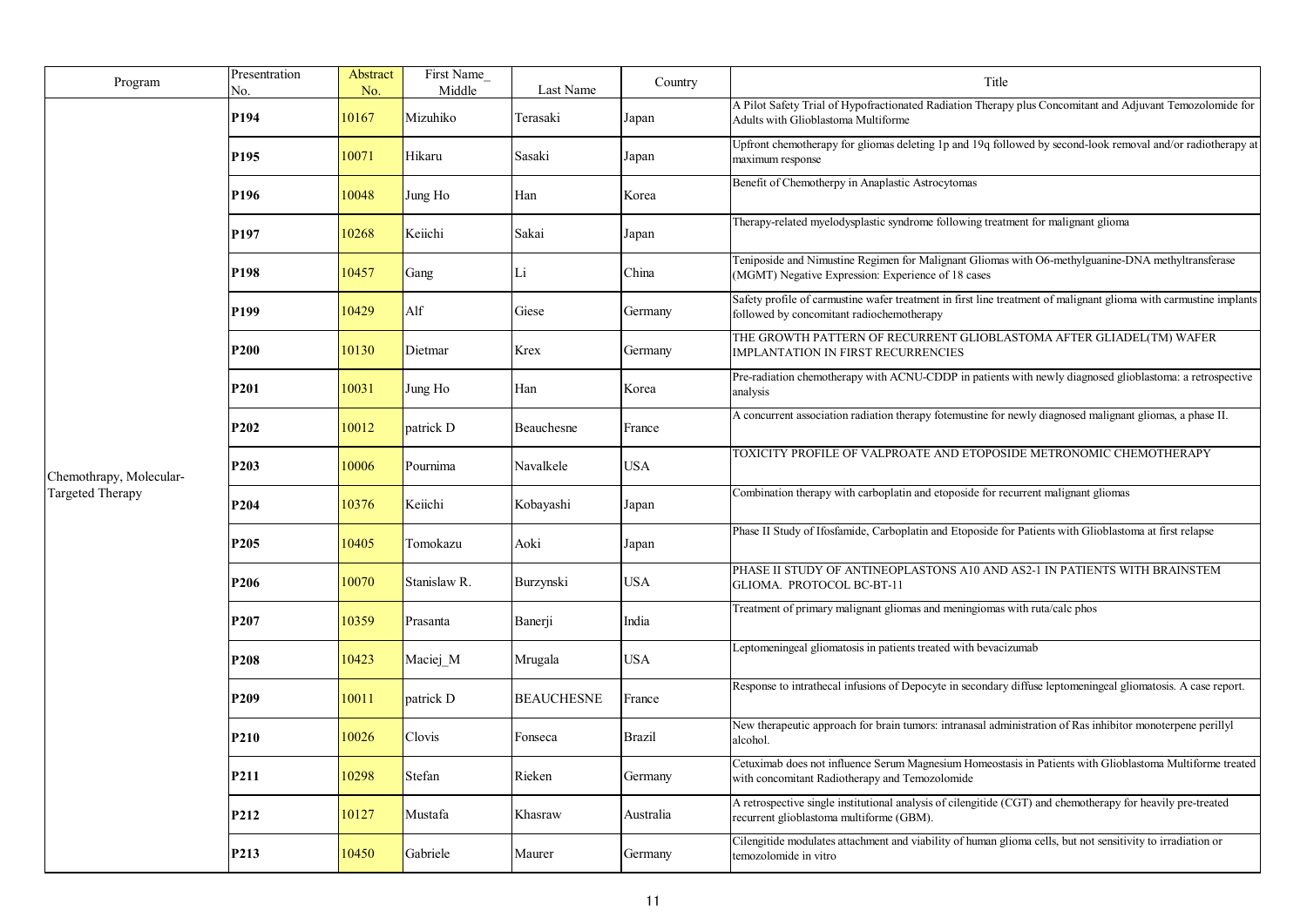| Program                                              | Presentration<br>No. | Abstract<br>No. | First Name<br>Middle | Last Name | Country     | Title                                                                                                                                                                       |
|------------------------------------------------------|----------------------|-----------------|----------------------|-----------|-------------|-----------------------------------------------------------------------------------------------------------------------------------------------------------------------------|
| Chemothrapy, Molecular-<br><b>Targeted Therapy</b>   | P214                 | 10046           | Johannes             | Rieger    | Germany     | METABOLIC FACTORS GOVERN THE CYTOTOXIC POTENTIAL OF EGFR INHIBITION IN HUMAN<br>MALIGNANT GLIOMA CELLS                                                                      |
|                                                      | P215                 | 10021           | Paul N.              | Kongkham  | Canada      | AN EPIGENETIC GENOME-WIDE SCREEN IDENTIFIES THE SFRP FAMILY OF WNT SIGNALING<br>INHIBITORS AS NOVEL TUMOR SUPPRESSOR GENES IN MEDULLOBLASTOMA                               |
|                                                      | P216                 | 10137           | Adrian               | Dubuc     | Canada      | SILENCING OF NEURONAL DIFFERENTIATION GENES REVEALED BY PROFILING THE<br>MEDULLOBLASTOMA EPIMETHYLGENOME                                                                    |
|                                                      | P217                 | 10176           | Hsei-Wei             | Wang      | Taiwan      | Pediatric intracranial germ cell tumors of different prognosis outcomes and ethnic background inherit<br>characteristic embryonic stem cell traits and microRNAome profiles |
| Pediatric Basic Science I                            | <b>P218</b>          | 10475           | Kazuo                | Washiyama | Japan       | The frequent expression of ARF-BP1 in primary intracranial germ cell tumors                                                                                                 |
|                                                      | P219                 | 10486           | Yutaka               | Hayashi   | Japan       | Frequent single nucleotide polymorphism (SNP) of BCL10 and association with poor prognosis in primary<br>intracranial germ cell tumors                                      |
|                                                      | P <sub>220</sub>     | 10267           | Muh-Lii              | Liang     | Taiwan      | EXPRESSION PROFILES OF MICRORNA IN PEDIATRIC MALIGNANT GLIOMAS                                                                                                              |
|                                                      | P221                 | 10143           | Jin-Shei             | Lai       | <b>USA</b>  | STRESS LEVELS AMONG PARENTS OF CHILDHOOD BRAIN TUMOR SURVIVORS                                                                                                              |
|                                                      | P222                 | 10235           | Eng-Siew             | Koh       | Australia   | MULTI-TIERED INTERVENTION STUDY FOR PATIENTS, CARERS AND HEALTH PROVIDERS TO<br>ADDRESS CHALLENGING BEHAVIOURS AFTER BRAIN TUMOUR                                           |
| Cognitive Function and Outcome                       | P223                 | 10163           | Natasha L.           | Fabiana   | Philippines | Knowledge and Attitudes On The Diagnosis, Treatment And Prognosis Among Patients With Brain Tumor And<br>Their Caregivers in a Tertiary Hospital                            |
|                                                      | P224                 | 10389           | Julette F.           | Batara    | Philippines | Management of Primary Malignant Brain Tumors During Pregnancy                                                                                                               |
|                                                      | P225                 | 10410           | Wen-Yu               | Cheng     | Taiwan      | Cancer Stem Cells from Glioblastoma Multiforme Patients                                                                                                                     |
|                                                      | P226                 | 10408           | Masamichi            | Takahashi | Japan       | Characterization of Cancer Stem-like Cells Derived from Human Glioblastomas                                                                                                 |
|                                                      | P227                 | 10303           | Akihiro              | Inoue     | Japan       | Characterization of cancer stem cells in human glioblastomas                                                                                                                |
|                                                      | P228                 | 10028           | Kiminobu             | Sugaya    | USA         | Characterization of tumor stem cells isolated form human glioblastoma multiforme                                                                                            |
| <b>Poster Presentations:</b><br><b>Basic Science</b> | P <sub>229</sub>     | 10346           | Akio                 | Soeda     | <b>USA</b>  | STAT3 SERINE727 ACTIVATION IN GLIOMA CANCER STEM CELLS                                                                                                                      |
|                                                      | <b>P230</b>          | 10282           | Khong Bee            | Kang      | Singapore   | ENHANCEMENT OF STEM-LIKE GLIOMA NEUROSPHERE RADIORESPONSE BY GEFITINIB: BY<br>INCREASED DNA DAMAGE AND REDUCED DNA REPAIR CAPACITY                                          |
|                                                      | P <sub>231</sub>     | 10215           | Xiu-wu               | Bian      | China       | Inhibition of tumor growth and angiogenesis by targeting CXCL12/CXCR4 axis in stem cell-like glioma cells                                                                   |
|                                                      | P <sub>232</sub>     | 10209           | Rong                 | Xie       | China       | Cultivation and identification of the cells from central nervous system hemangioblastomas and its stem cells<br>origin                                                      |
|                                                      | P233                 | 10210           | Rong                 | Xie       | China       | Screen and identify the critical proteins of central nervous system hemangioblastoma tumor cells using on-line<br>capillary 2D-HPLC combined with LTQ-Orbitrap MS           |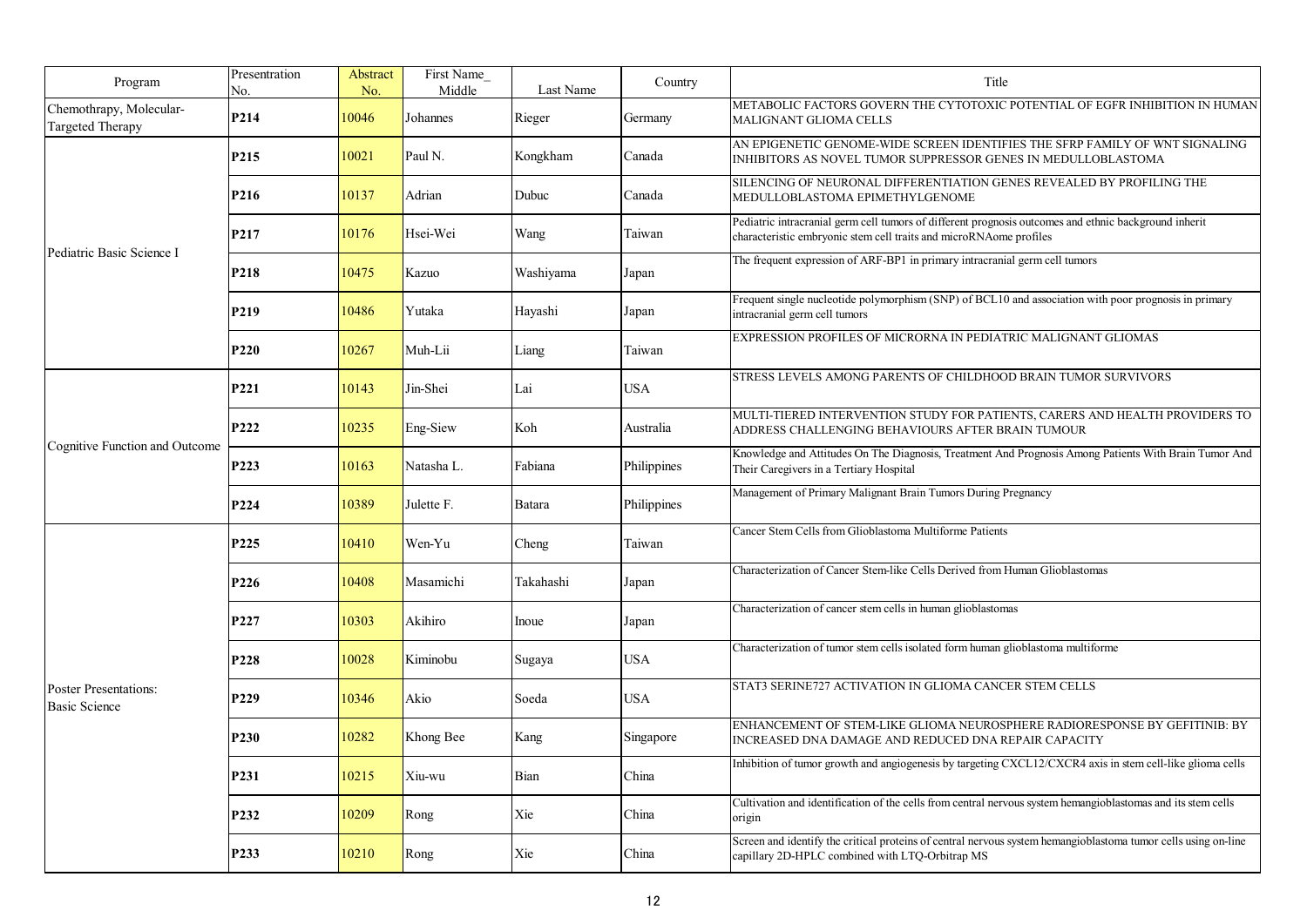| Program                      | Presentration<br>No. | Abstract<br>No. | First Name<br>Middle | Last Name | Country    | Title                                                                                                                                                           |
|------------------------------|----------------------|-----------------|----------------------|-----------|------------|-----------------------------------------------------------------------------------------------------------------------------------------------------------------|
|                              | P234                 | 10462           | You P.               | You       | China      | Notch1 induces more expression of DLL1 in U251MG glioma cell line                                                                                               |
|                              | P <sub>235</sub>     | 10362           | Tatsuya              | Takezaki  | Japan      | Hedgehog pathway and Gliomagenesis                                                                                                                              |
|                              | P236                 | 10019           | Tatsuya              | Ozawa     | USA        | The functional analysis of a novel KDR (VEGFR II)-PDGFR-alpha fusion gene in glioblastoma: From<br>discovery to clinical application                            |
|                              | P237                 | 10110           | Ryuya                | Yamanaka  | Japan      | Isolation and Characterization of an N-Linked Oligosaccharide That Is Increased in Glioblastoma Tissue and<br>Cell Line.                                        |
|                              | P <sub>238</sub>     | 10151           | Hiroyuki             | Michiue   | Japan      | Inhibition of glioma proliferation by modified p53 protein fused with protein transduction domains                                                              |
|                              | P <sub>239</sub>     | 10178           | Stine S.             | Jensen    | Denmark    | Expression of the lysosomal-associated membrane protein-1 (LAMP-1) in astrocytomas                                                                              |
|                              | P <sub>240</sub>     | 10218           | Melike               | Mut       | Turkey     | EVALUATION OF ELK-1 ACTIVATION BY PHOSPHATIDYLINOSITOL 3-KINASE/AKT PATHWAY<br>IN GLIOBLASTOMA                                                                  |
|                              | P <sub>241</sub>     | 10067           | Sonali               | Patil     | <b>USA</b> | ANTINEOPLASTONS INHIBIT MCM COMPLEX IN GLIOBLASTOMA CELLS                                                                                                       |
|                              | P <sub>242</sub>     | 10251           | Tadahisa             | Shono     | Japan      | Enhanced expression of NADPH Oxidase Nox4 in human gliomas and its roles in cell proliferation and survival                                                     |
| <b>Poster Presentations:</b> | P <sub>243</sub>     | 10311           | Almos                | Klekner   | Hungary    | EXPRESSION PATTERN OF EGFRS, INTEGRINS, AND RELATED MOLECULES IN HUMAN<br>GLIOBLASTOMA VERSUS INTRACEREBRAL LUNG ADENOCARCINOMA METASTASIS                      |
| <b>Basic Science</b>         | P244                 | 10297           | Dongsheng            | Guo       | China      | Inhibition of LRIG3 gene expression via RNA interference modulates the proliferation, cell cycle, cell<br>apoptosis, adhesion and invasion of glioblastoma cell |
|                              | P <sub>245</sub>     | 10365           | Kazuhito             | Matsuzaki | Japan      | Promyelocytic leukemia protein induces apoptosis by the repression of NFκB activation in glioblastoma<br>cells.                                                 |
|                              | P246                 | 10433           | Ella L.              | Kim       | Germany    | The cellular oncogene ets-1 counteracts p53 tumour suppressor activity by affecting the level of p53 protein.                                                   |
|                              | P247                 | 10485           | Thomas               | Asklund   | Spain      | Cooperative cytotoxicity by HDAC inhibitors and RTKIs: induction of Cx43 in GBM cells                                                                           |
|                              | P <sub>248</sub>     | 10128           | Dietmar              | Krex      | Germany    | A MDR1 (ABCB1) GENE SINGLE NUCLEOTIDE POLYMORPHISM PREDICTS OUTCOME OF<br>TEMOZOLOMIDE TREATMENT IN GLIOBLASTOMA PATIENTS                                       |
|                              | P249                 | 10198           | Yuichi               | Sato      | Japan      | Diversity of DNA damage response of astrocytes and glioblastoma cell lines with various p53 status to treatment<br>with etoposide and temozolomide              |
|                              | P <sub>250</sub>     | 10202           | Kazutaka             | Ohta      | Japan      | The decreased expression of GANP is associated with chromosomal instability in malignant gliomas                                                                |
|                              | P <sub>251</sub>     | 10276           | Brett W              | Stringer  | Australia  | ELK4 NEUTRALISATION SENSITISES HIGH GRADE GLIOMA TO APOPTOSIS THROUGH DOWN<br>REGULATION OF THE ANTI-APOPTOTIC PROTEIN MCL-1                                    |
|                              | P <sub>252</sub>     | 10374           | Hiroshi              | Nawashiro | Japan      | xCT as a potential molecular target in glioblastoma multiforme                                                                                                  |
|                              | P <sub>253</sub>     | 10479           | Gulsah               | Cecener   | Turkey     | A novel MMAC/PTEN gene mutation in a GBM patient                                                                                                                |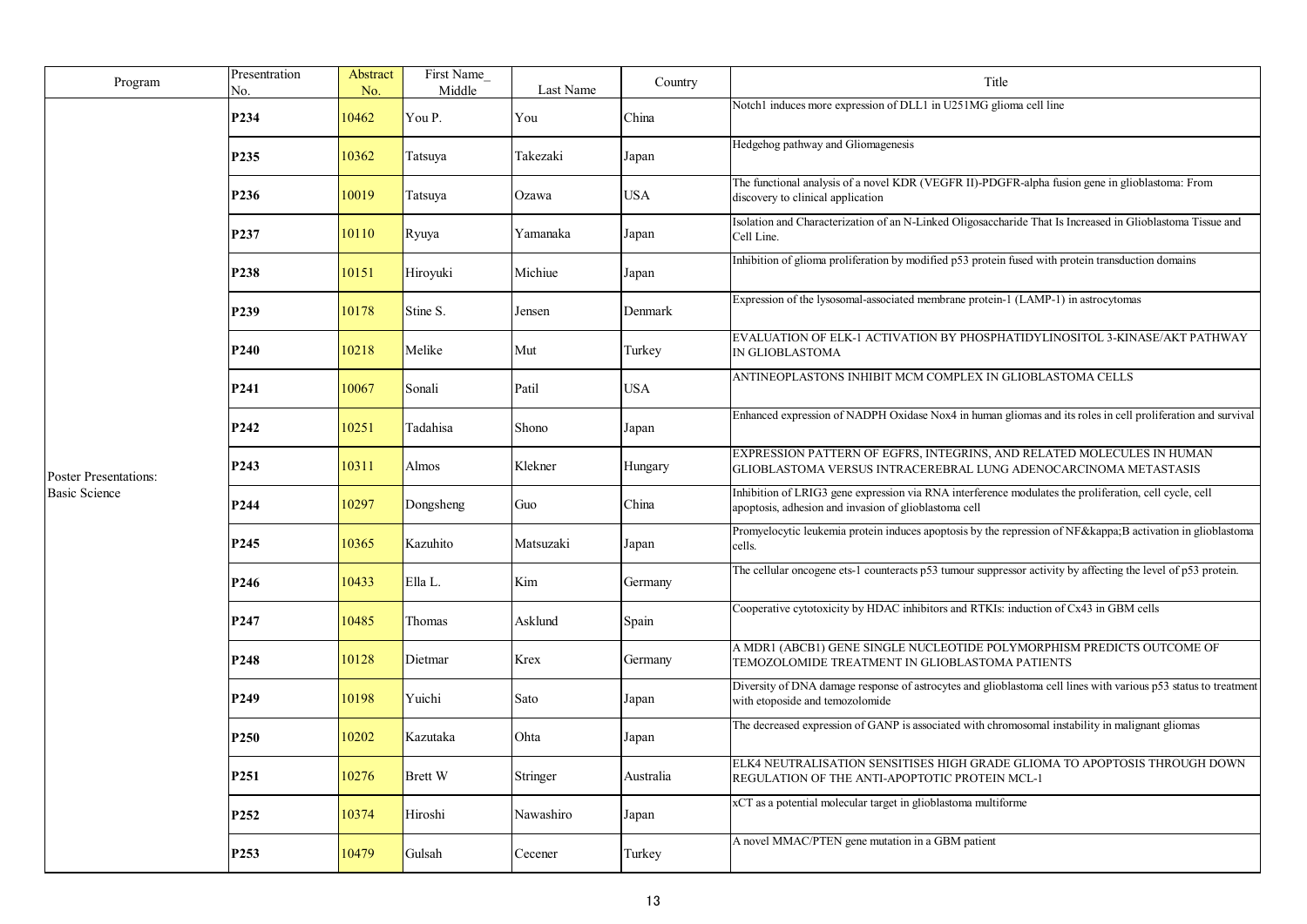| Program                      | Presentration           | Abstract     | First Name         |                        | Country     | Title                                                                                                                                                                               |
|------------------------------|-------------------------|--------------|--------------------|------------------------|-------------|-------------------------------------------------------------------------------------------------------------------------------------------------------------------------------------|
|                              | No.<br>P <sub>254</sub> | No.<br>10438 | Middle<br>Ghazaleh | Last Name<br>Tabatabai | Germany     | Attraction of hematopoietic progenitor cells by experimental gliomas in vivo: Towards a cell-based therapy for<br>malignant gliomas?                                                |
|                              | P <sub>255</sub>        | 10285        | Cathy A            | Payne                  | Australia   | OLIGODENDROGLIOMAS WITH LOH 1P/19Q: IDENTIFYING GENES ASSOCIATED WITH<br>THERAPEUTIC SENSITIVITY                                                                                    |
|                              | P <sub>256</sub>        | 10414        | J. Graeme          | Hodgson                | <b>USA</b>  | ASSOCIATION OF 7q34 COPY NUMBER GAINS AND KIAA1549-BRAF GENE FUSIONS WITH<br>JUVENILE PILOCYTIC ASTROCYTOMA                                                                         |
|                              | P <sub>257</sub>        | 10053        | Erik-Jan           | Dubbink                | Netherlands | IDH-1 mutations are frequent in low grade glioma and do not correlate with outcome to temozolomide<br>chemotherapy                                                                  |
|                              | P <sub>258</sub>        | 10328        | Sebastian M.       | Seufert                | Germany     | PPAR-γ activators: Off-target against TGF-β mediated glioma cell migration and brain invasion                                                                                       |
|                              | P <sub>259</sub>        | 10020        | Choong-Hyun        | Kim                    | Korea       | Tight junction protein Occludin in human brain tumors: Radiological correlation and prognostic implication on<br>the survival                                                       |
|                              | P <sub>260</sub>        | 10325        | Charlotte          | Aaberg-Jessen          | Denmark     | Expression of the TIMP-1 interacting cell surface protein CD63 in astrocytomas                                                                                                      |
|                              | P <sub>261</sub>        | 10077        | Uros               | Rajcevic               | Luxembourg  | Molecular Variations in Tumor-Host Interactions between Invasive and Angiogenic Phenotype in High Grade<br>Gliomas                                                                  |
|                              | P <sub>262</sub>        | 10150        | Tadashi            | Miyagawa               | Japan       | MULTI-MODAL IMAGING OF ACUTE AND CHRONIC UP-REGULATION OF HYPOXIA-INDUCIBLE<br>FACTOR-1 (HIF-1) IN TUMORS                                                                           |
| <b>Poster Presentations:</b> | P <sub>263</sub>        | 10288        | Keisuke            | Miyake                 | Japan       | Relationship between ABC transporter proteins and vasculogenesis in glioblastomas                                                                                                   |
| <b>Basic Science</b>         | P <sub>264</sub>        | 10318        | Satoru             | Osuka                  | Japan       | Histone deacetylase inhibitor, valproic acid inhibits glioma angiogenesis in vitro and in vivo in the brain                                                                         |
|                              | P <sub>265</sub>        | 99997        | Erwin G            | Van Meir               | <b>USA</b>  | The p14ARF tumor suppressor inhibits Glioma-Induced Angiogenesis by a Novel Mdm2/Sp1/Timp3 Signaling<br>Axis                                                                        |
|                              | P <sub>266</sub>        | 10338        | Ryo                | Ueda                   | <b>USA</b>  | Dicer-regulated microRNAs 222 and 339 promote resistance of cancer cells to cytotoxic T-lymphocytes by<br>down-regulating ICAM-1 expression                                         |
|                              | P <sub>267</sub>        | 10377        | Shin H             | Kang                   | Korea       | Hypoxia-induced Stat3 activity contributes the HIF-1, VEGF, MMP2 and TWIST expression in human<br>glioblastoma, which induce angiogenesis and cell migration.                       |
|                              | P <sub>268</sub>        | 10406        | Waldemar           | Debinski               | USA         | NOVEL MONOCLONAL ANTIBODY 13R2.C3 AGAINST IINTERLEUKIN 13 RECEPTOR ALPHA-2<br>REVEALS A SPECIFIC AND MORE WIDE-SPREAD EXPRESSION OF THE RECEPTOR IN VARIOUS<br><b>DD AINETHMODE</b> |
|                              | P <sub>269</sub>        | 10232        | Atsuo              | Yoshino                | Japan       | Synergistic effect of human IFN-beta and TMZ on malignant glioma cell lines                                                                                                         |
|                              | P <sub>270</sub>        | 10237        | Shingo             | Takano                 | Japan       | The role of chemokine SDF-1/CXCR4/CXCR7 for glioblastoma angiogenesis and glioblastoma derived<br>endothelial cells                                                                 |
|                              | P271                    | 10446        | James              | Miller                 | Germany     | Soluble CD70 Confers an Immune-Mediated Survival Advantage in Experimental Glioblastoma                                                                                             |
|                              | P272                    | 10051        | Takashi            | Ohta                   | Japan       | Aberrant Hypermethylation of CpG islands Profile of Cell Cycle Regulatory Genes in Malignant Astrocytomas                                                                           |
|                              | P273                    | 10038        | Igor               | Sulla                  | Slovak      | An in vitro study of selected synthetic chalcone analogues activity against Ben-Men-1 meningioma cell line                                                                          |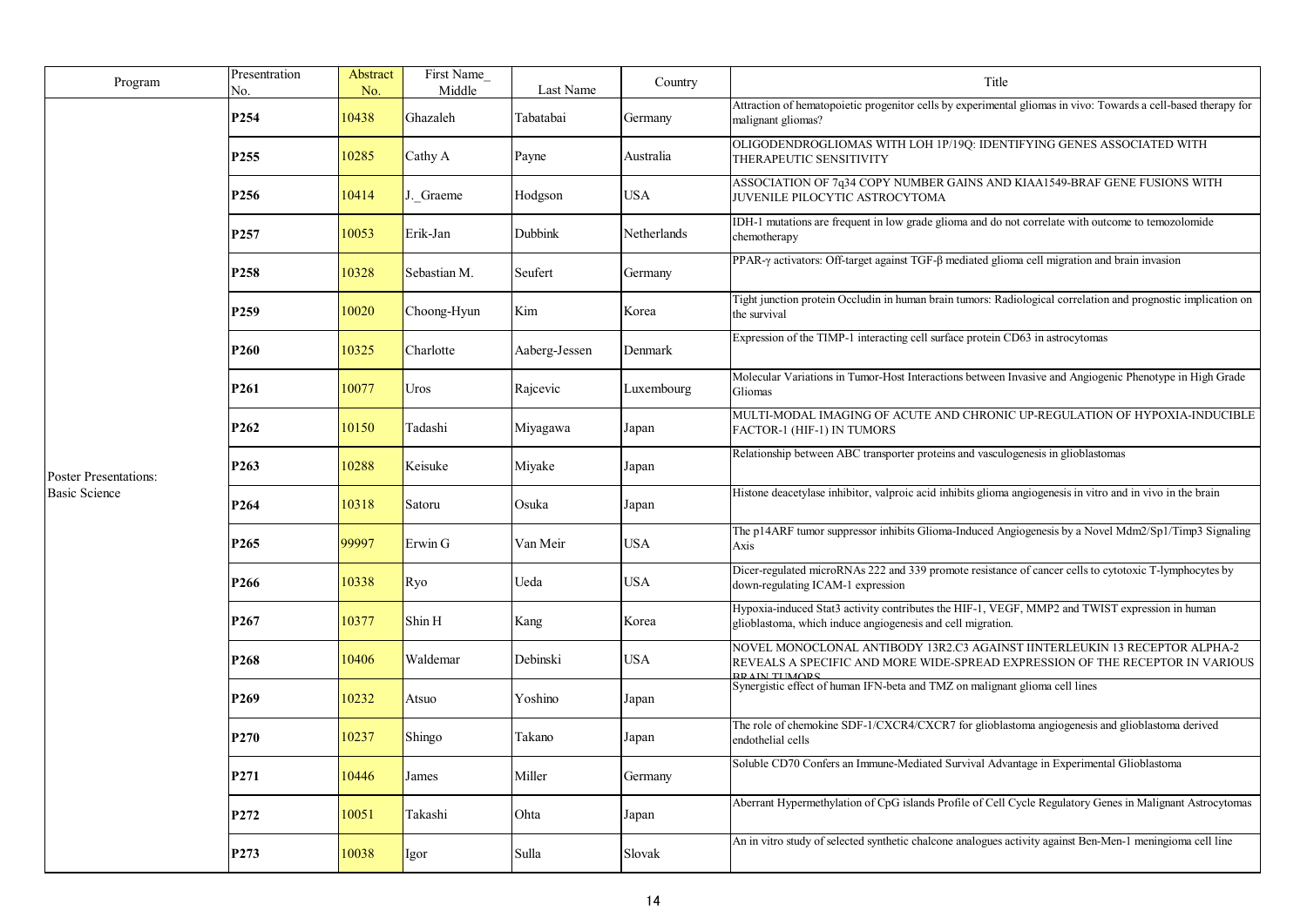| Program                                              | Presentration<br>No. | Abstract<br>No. | First Name<br>Middle | Last Name  | Country   | Title                                                                                                                                                            |
|------------------------------------------------------|----------------------|-----------------|----------------------|------------|-----------|------------------------------------------------------------------------------------------------------------------------------------------------------------------|
|                                                      | P274                 | 10214           | Rong                 | Xie        | China     | New CCM1 gene mutations in Chinese sporadic intracranial cavernous angioma patients                                                                              |
|                                                      | P <sub>275</sub>     | 10226           | Daisuke              | Muta       | Japan     | The functional role of eIF4E in primary central nervous system lymphoma                                                                                          |
|                                                      | P276                 | 10045           | Yoshihiro            | Numa       | Japan     | Is it Total removal of glioblastoma possible? - tumor cell infiltration from autopsy brain                                                                       |
|                                                      | P277                 | 10392           | Zhongping            | Chen       | China     | Clinical significance of vasculogenic mimicry in human gliomas                                                                                                   |
|                                                      | P278                 | 10469           | <b>Bianca</b>        | Pollo      | Italia    | Validation of prognostic and therapeutic worth of molecular markers by routine tools in diagnostic and clinical<br>neuropathology: a study of 193 glioblastomas. |
|                                                      | P <sub>279</sub>     | 10101           | Horacio              | Martinetto | Argentine | OLIGODENDROGLIAL TUMOR CLASSIFICATION: PHENOTYPE vs GENETIC SIGNATURE                                                                                            |
|                                                      | P <sub>280</sub>     | 10432           | Fausto J.            | Rodriguez  | USA       | HISTOLOGIC ANAPLASIA IN SPORADIC AND NF1-ASSOCIATED PILOCYTIC ASTROCYTOMAS<br>PREDICTS UNFAVORABLE BEHAVIOR                                                      |
|                                                      | P281                 | 10217           | Melike               | Mut        | Turkey    | APPLICATION OF A CYTOGENETC PROGRESSION SCORE (GPS), TUMOR LOCATION AND<br>GENETIC PROGRESSION IN MENINGIOMAS: HACETTEPE EXPERIENCE                              |
|                                                      | P282                 | 10327           | Jian                 | Wang       | Norway    | Targeting the tumor stroma a novel therapeutic strategy based on separate analysis of the malignant and stromal<br>cell compartments in brain tumors             |
| <b>Poster Presentations:</b><br><b>Basic Science</b> | P283                 | 10240           | Yoji                 | Yamashita  | Japan     | Therapeutic efficacy of a polymeric micellar doxorubicin infused by convection-enhanced delivery against<br>intracranial 9L brain tumor models                   |
|                                                      | P284                 | 10464           | Matthias             | Kirsch     | Germany   | Label-free Differentiation of individual human glioma cells by optical FTIR spectroscopic imaging                                                                |
|                                                      | P <sub>285</sub>     | 10093           | Shinichiro           | Koizumi    | Japan     | Application of multiple-stage tandem imaging mass spectrometry to the evaluation of lipids in a rat brain C6<br>glioma model                                     |
|                                                      | P286                 | 10465           | Matthias             | Kirsch     | Germany   | Spectroscopic imaging of cerebral micrometastases in a murine model                                                                                              |
|                                                      | P287                 | 10185           | Hiroshi              | Takahashi  | Japan     | Significance of NMR based metabolomics (metabolome) for the prediction of malignant type meningioma using<br>the analysis of water and lipid-soluble metabolites |
|                                                      | P288                 | 10356           | Jae ho               | Kim        | Korea     | Role of Proteomic study of CSF as a diagnostic tool in the patients with meningiomas                                                                             |
|                                                      | P <sub>289</sub>     | 10154           | Kyung J              | Park       | Korea     | IL-6 in meningioma; Expression is correlated with peritumoral edema and VEGF                                                                                     |
|                                                      | P <sub>290</sub>     | 10227           | Mareina              | Kudo       | Japan     | Antitumor effect of humanized anti-IL-6 receptor antibody (tocilizumab) on glioma cell proliferation                                                             |
|                                                      | P291                 | 10090           | Ann-Shung            | Lieu       | Taiwan    | The Plasma Concentration of ET-1 in the Brain Tumors                                                                                                             |
|                                                      | P292                 | 10035           | Yi                   | Lin        | China     | Plasma Ig E levels correlate with diagnosis and response to therapy in glioma patients                                                                           |
|                                                      | P <sub>293</sub>     | 10132           | Dae-Hee              | Lee        | USA       | DELETION OF PTEN IN CLIVAL CHORDOMAS                                                                                                                             |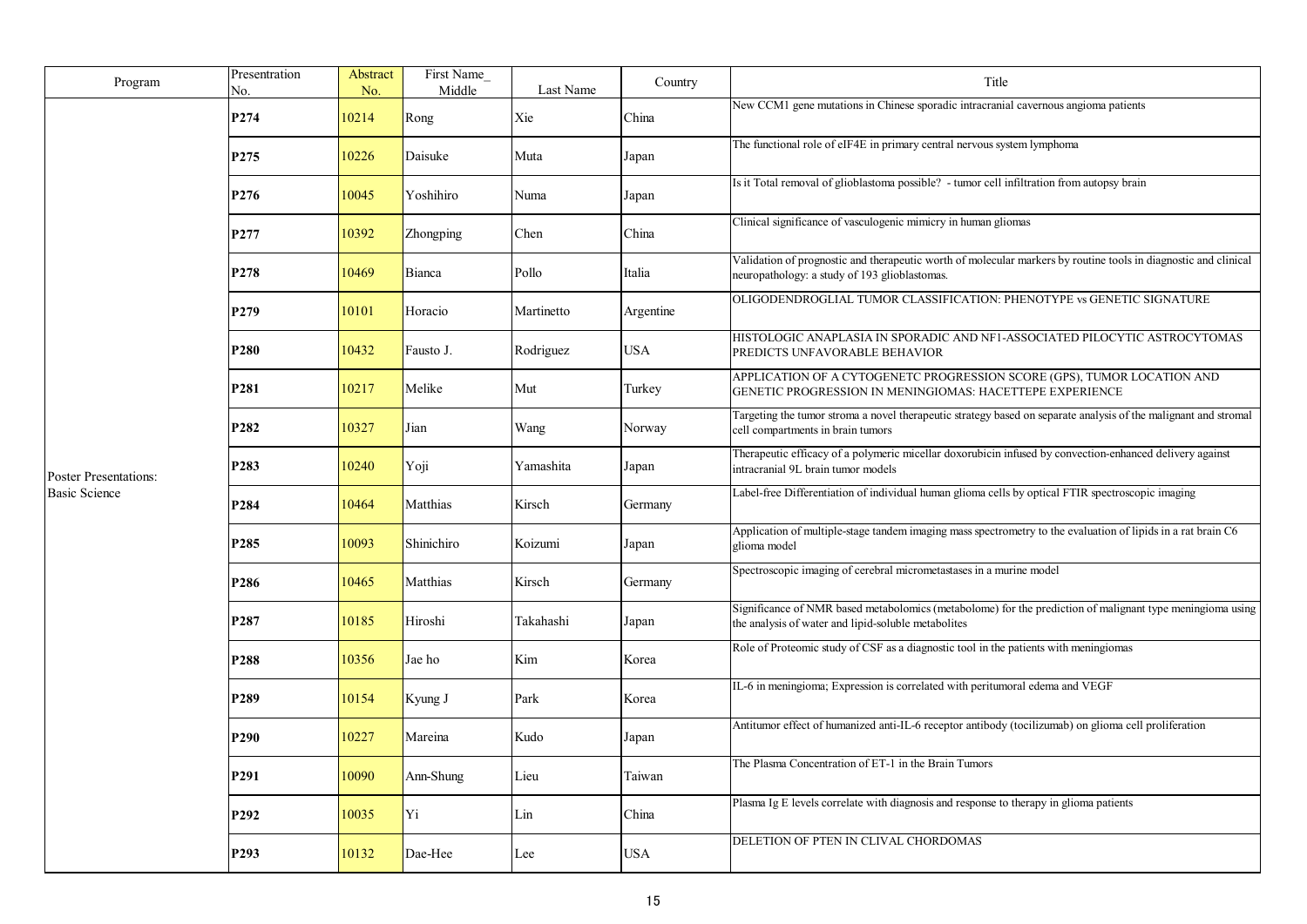| Program                                              | Presentration<br>No. | Abstract<br>No. | First Name<br>Middle | Last Name              | Country                  | Title                                                                                                                                                                                                        |
|------------------------------------------------------|----------------------|-----------------|----------------------|------------------------|--------------------------|--------------------------------------------------------------------------------------------------------------------------------------------------------------------------------------------------------------|
| <b>Poster Presentations:</b><br><b>Basic Science</b> | P294                 | 10204           | Lu-Ting              | Kuo                    | Taiwan                   | Promoter methylation profiles of six tumor-related genes in various brain tumors                                                                                                                             |
|                                                      | P <sub>295</sub>     | 10089           | Salvador             | Villa                  | Spain                    | SHORT COURSE OF RADIOTHERAPY AND CONCOMITANT TEMOZOLOMIDE IN PATIENTS<br>AFFECTED WITH GLIOBLASTOMA WITH V-VI PROGNOSTIC CLASSES. A PILOT STUDY                                                              |
|                                                      | P296                 | 10095           | Kazuhiro             | Miwa                   | Japan                    | Assessment of 11C-methionine PET Changes for Monitoring Therapeutic Response Following Simultaneous<br>Integrated Boost Technique for Glioblastoma Multiforme                                                |
|                                                      | P <sub>297</sub>     | 10007           | Damien Charles       | <b>WEBER</b>           | <b>Swiss</b>             | RECURRENCE PATTERN AFTER [(18)F]FLUOROETHYLTYROSINE- POSITRON EMISSION<br>TOMOGRAPHY-GUIDED RADIOTHERAPY FOR HIGH-GRADE GLIOMA.                                                                              |
|                                                      | P <sub>298</sub>     | 10208           | Dusica               | Babovic-<br>Vuksanovic | USA                      | Rhabdomyosarcoma as a late complication of Stereotactic Radiotherapy in the patient with Neurofibromatosis<br>Type 2                                                                                         |
|                                                      | P <sub>299</sub>     | 10062           | Alexander            | Lossos                 | Israel                   | RADIATION-INDUCED CEREBRAL CAVERNOUS HEMANGIOMAS IN ADULTS.                                                                                                                                                  |
|                                                      | <b>P300</b>          | 10052           | Katarzyna            | Elandt                 | Austria                  | Hematotoxicity of craniospinal irradiation in adult patients                                                                                                                                                 |
| Radiation Oncology                                   | P301                 | 99994           | Akio                 | Asai                   | Japan                    | Inspection about recurrence and progressing dementia after WBRT to metastatic brain tumor - Problem<br>presentation against WBRT -                                                                           |
|                                                      | <b>P302</b>          | 10096           | Hae-Won              | Gu                     | Korea                    | Novalis Shaped Beam Radiosurgery for cranial and spinal tumors: 8 years of experience in Korea                                                                                                               |
|                                                      | P303                 | 10013           | Patrick D            | Beauchesne             | France                   | ULTRAFRACTIONATED RADIATION THERAPY (3 DOSES PER DAY) FOR INOPERABLE<br>GLIOBLASTOMAS. A NEW AND PROMISING REGIMEN.                                                                                          |
|                                                      | P304                 | 10344           | Felix                | <b>Bokstein</b>        | Israel                   | STEREOTACTIC RADIOSURGERY (SRS) IN RECURRENT HIGH-GRADE GLIOMA                                                                                                                                               |
|                                                      | P305                 | 10165           | Da-Tong              | Ju                     | Taiwan                   | Treated with CyberKnife Stereotactic Radiosurgery: Two CyberKnife Centers Experience                                                                                                                         |
|                                                      | <b>P306</b>          | 10166           | Cheng-Ta             | Hsieh                  | Taiwan                   | Peritumoral edema after Cyberknife radiosurgery for meningioma: Report of two cases and Review of literature.                                                                                                |
|                                                      | P307                 | 10000           | Andrew A.            | Kanner                 | Israel                   | Preliminary results of initially trated patients-FEASIBILITY OF APPLYING THE SYNERGY-S SYSTEM<br>FOR STEREOTACTIC IRRADIATION SPINAL TUMORS                                                                  |
|                                                      | P308                 | 10299           | Hiroshi              | Fuji                   | Japan                    | DOSE-VOLUME ANALYSIS OF WHOLE VENTRICULAR IRRADIATION BY PROTON BEAM<br>COMPARING WITH INTENSITY MODULATED RADIOTHERAPY AND STANDARD PHOTON<br>THER APV                                                      |
|                                                      | P309                 | 10426           | Merja E              | Kallio                 | Finland                  | IN VIVO BIODISTRIBUTION OF BORON AFTER INTRAVENOUS 4-<br>DIHYDROXYBORYLPHENYLALANINE-FRUCTOSE (BPA-F) INFUSION IN MENINGIOMA AND<br>SCHWANNOMA: A EEASIBII ITV STUDY EOR BORON NEUTRON CAPTURE THERAPV(BNCT) |
|                                                      | P310                 | 10363           | Shinji               | Kawabata               | Japan                    | Clinical Results of Modified Boron Neutron Capture Therapy for Malignant Glioma                                                                                                                              |
|                                                      | P311                 | 10448           | Arturas              | Sitkauskas             | Republic of<br>Lithuania | BRAIN TUMORS BRACHYTHERAPY BY USING RIGID IR192 CATHETER                                                                                                                                                     |